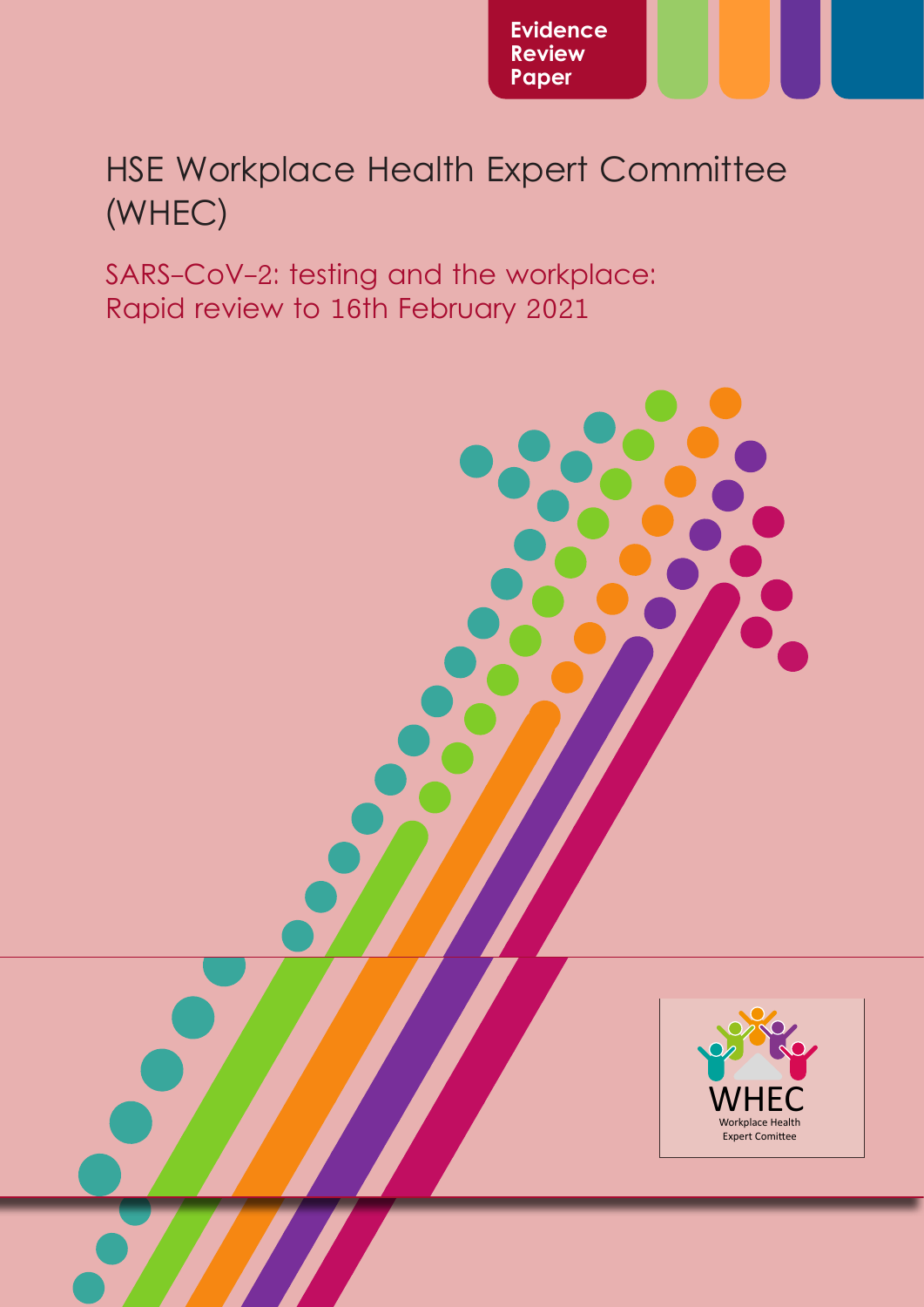HSE Workplace Health Expert Committee (WHEC)

SARS-CoV-2: testing and the workplace: Rapid review to 16th February 2021

This report, its contents, including any opinions and/or conclusions expressed, are those of the committee members alone and do not necessarily reflect HSE policy.

Completed February 2021



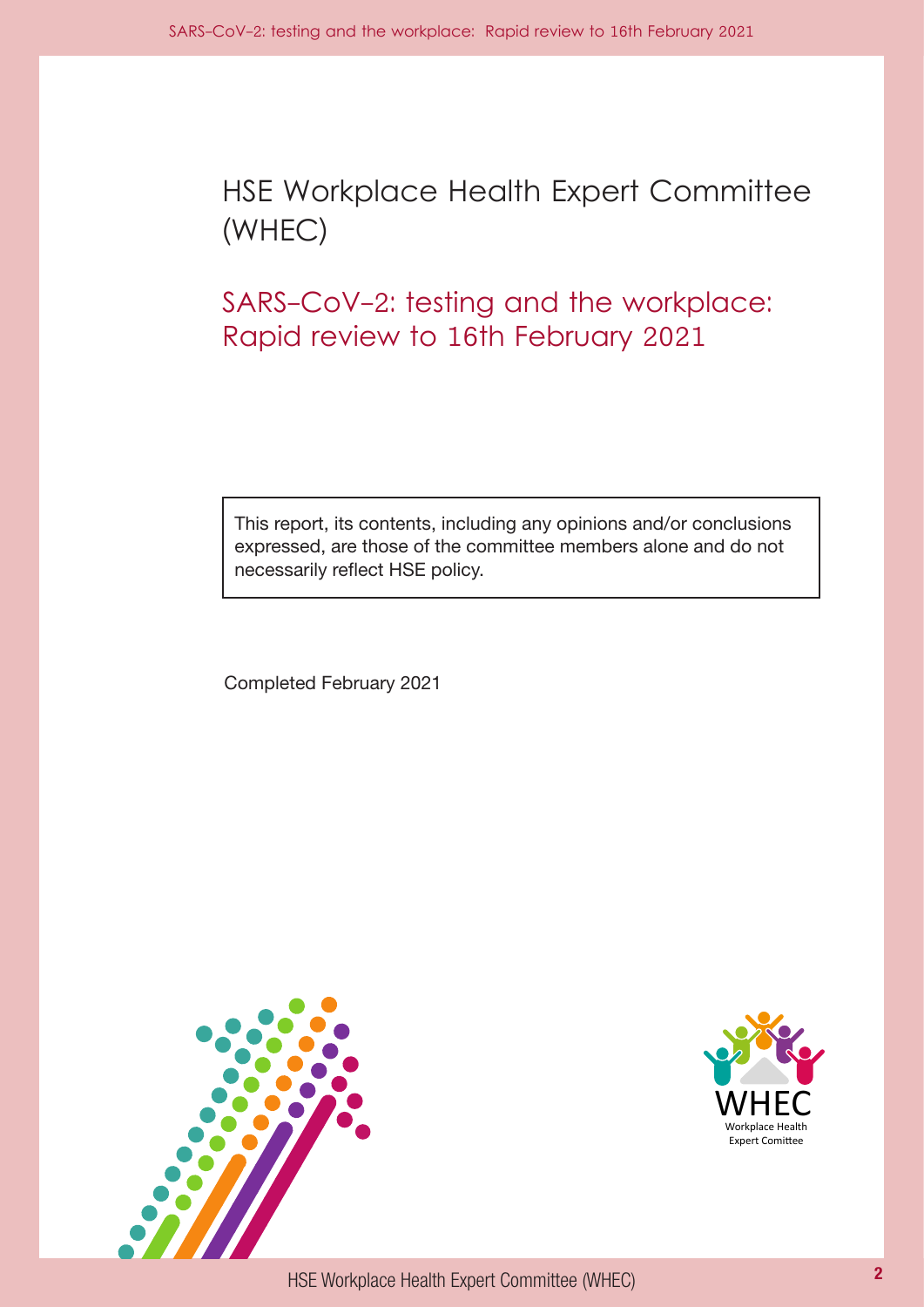#### **Foreword**

The development of policy in HSE needs to be informed by the best available contemporary scientific evidence. In 2015, HSE formed the Workplace Health Expert Committee (WHEC) to provide independent expert advice to them on:

- $\blacksquare$  New and emerging workplace health issues
- $\blacksquare$  New and emerging evidence relating to existing workplace health issues
- $\blacksquare$  The quality and relevance of the evidence base on workplace health issues

Questions about workplace health issues come to WHEC from many sources, which include HSE, trade unions, employers, interested individuals and members of WHEC. WHEC's responses to these questions are published online as reports to HSE, as position papers following investigation, or as a briefer response where the current evidence is insufficient to warrant further investigation. In cases where the evidence-base is limited WHEC will maintain a watching brief and undertake further investigation if new and sufficient evidence emerges.

In its formal considerations, WHEC aims to provide answers to the questions asked based on the available evidence. This will generally include review of the relevant scientific literature, identifying the sources of evidence relied on in coming to its conclusions, and the quality and limitations of these sources of evidence.

 opinion on which to base policy. Where there are gaps in the evidence, which mean that this is The purpose of WHEC reports is to analyse the relevant evidence to provide HSE with an informed not possible, WHEC will identify these and, if appropriate, recommend how the gaps might be filled.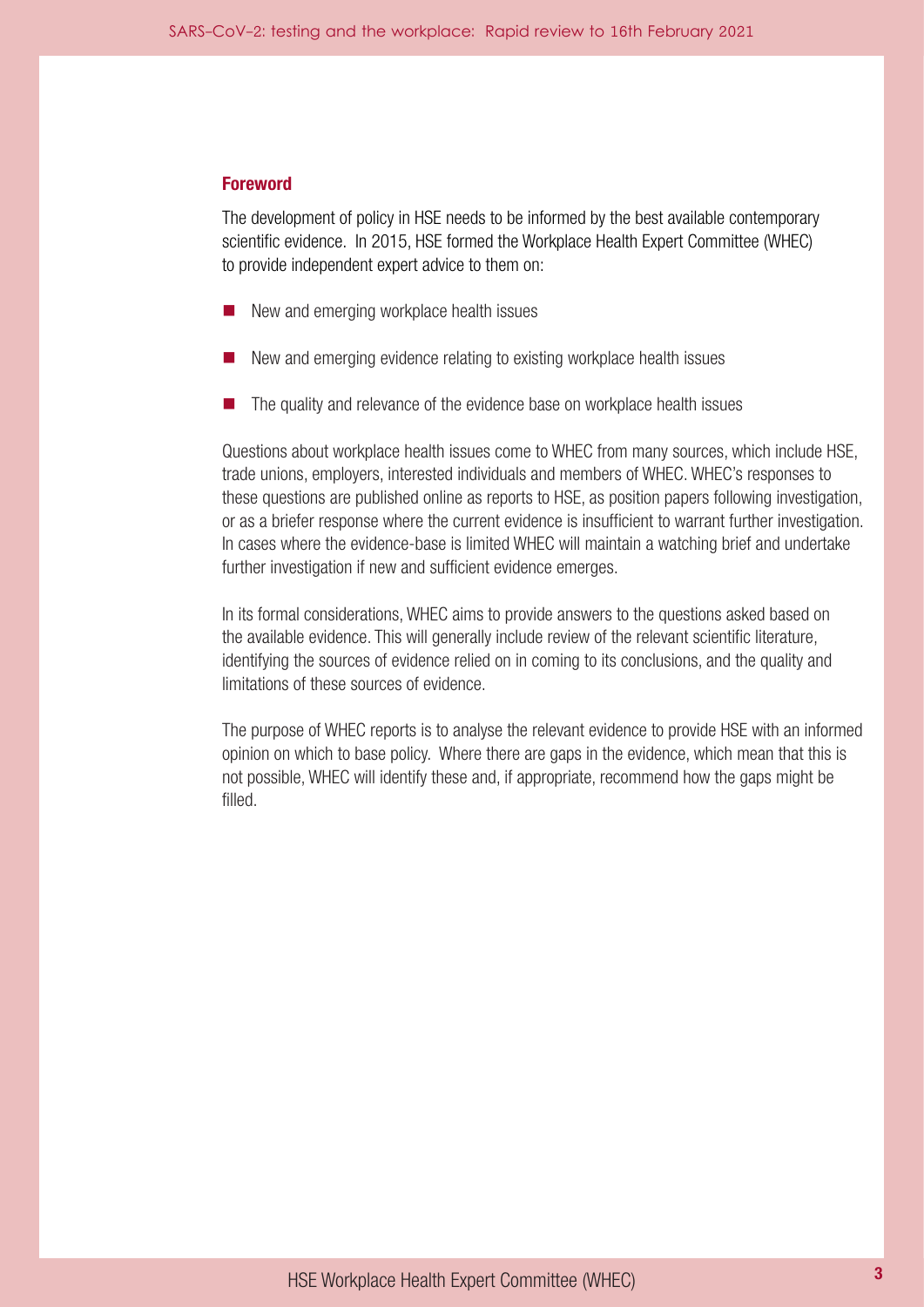## Key points

# Testing for the workplace

- Appropriate testing cannot eliminate the risk but can play a part in reducing the risk of transmission of this disease within a workforce.
- It is not possible to specify a specific testing system and the approach needs to be tailored to the needs of the organisation.
- Careful selection of an appropriate test is required. The test will form part of an administrative control plan for the hazard.
- The screening is not primarily for the benefit of the individual being screened but for others, such as colleagues and/or the wider community.
- Testing achieves nothing without accompanying actions. Testing must therefore be viewed as part of a wider risk mitigation strategy
- There is a risk of unintended harm from a testing programme, particularly if implemented without adequate planning and preparation.
- Harm may arise if testing is viewed by either the organisation or individual workers as an alternative to the fundamental controls of distancing, hygiene and ventilation.
- False positives and false negatives can result in damage to both health and earnings and potentially damage faith in not just the testing programme but also in the employer/employee relationship.
- Testing must therefore be considered as part of an overall strategy for reducing the risk of disease transmission in which the behavioural consequences of the intervention become critical. This requires advice and quidance.

# Types of test and the testing process

- There are many tests available. Selecting an appropriate test for a given work context is complex and may require professional advice.
- Tests can indicate evidence of "infection" but are poorer in indicating the degree of "infectivity" of the worker being tested. The delay between sampling and receiving results may be critical, as the infection can spread before the test results are available.
- The usefulness of the parameters of a test varies according to the frequency of disease in any given population.

# Employer considerations

- Employers must consider all aspects of what they are trying to achieve before they introduce testing.
- The context in which testing is applied, the mechanism of implementation together with resultant actions and the outcomes intended must be clear to minimise potential risks of unintended harms.
- The likelihood of transmission will be determined by the nature of the work undertaken, the socio-demographic characteristics of the workforce and the levels of virus circulating in the community at that time
- Monitoring is best designed using an approach that is focused on indicators to identify when the intervention is not working, is too costly or is harmful.
- It is usually far easier to initiate a health intervention than it is to stop it.
- Employers need to be aware of the complexity involved in introducing testing. The context in which testing is applied, the mechanism of implementation together with resultant actions and the outcomes intended must be understood to minimise potential risks of unintended harms.
- An urgent requirement exists to undertake an education programme to promote better understanding of testing both for employers and employees.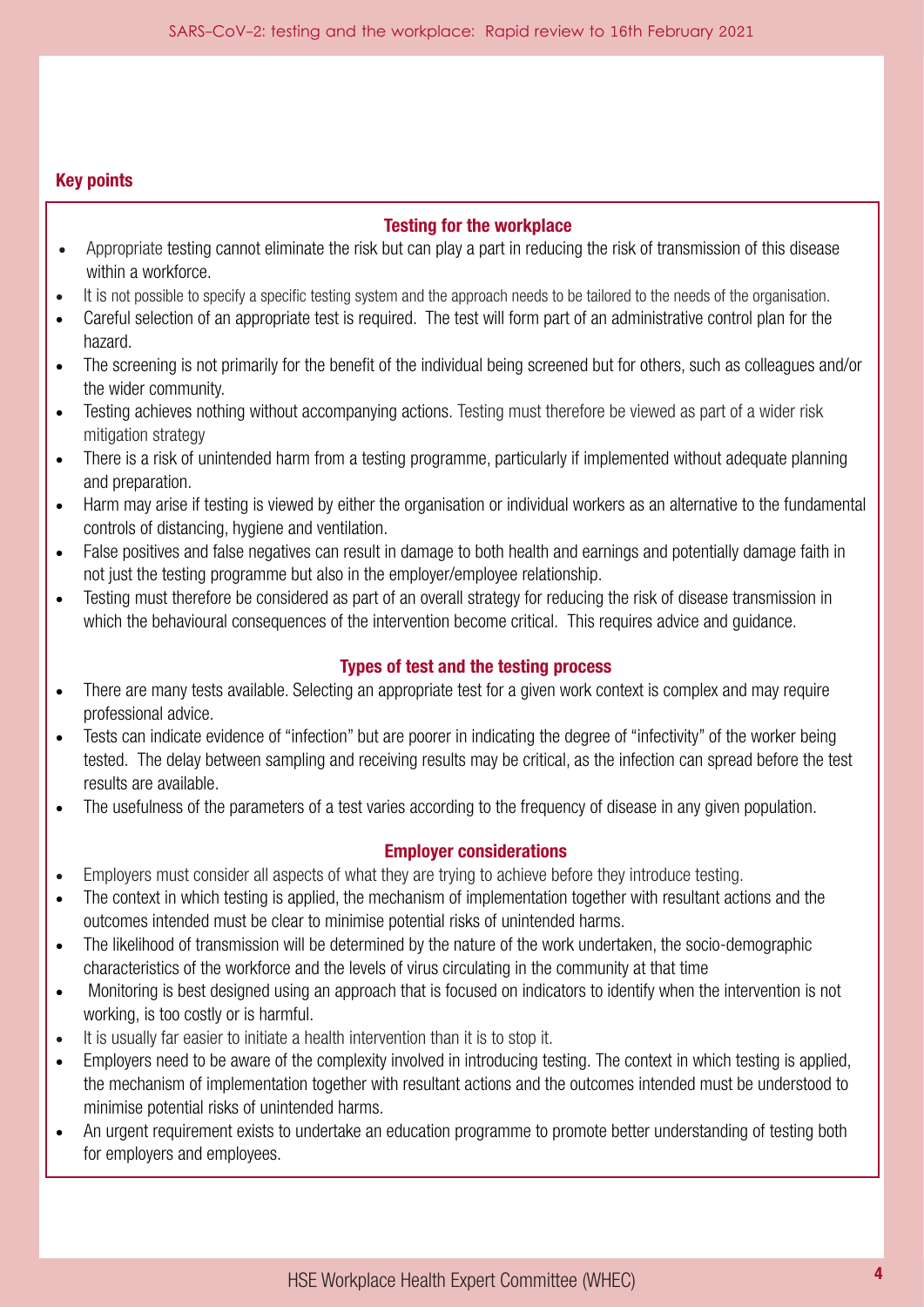#### Executive Summary

#### **Background**

 setting. The main types of detection assay are described and the differences between evidence of "infection" and "infectivity" are highlighted. The issues of sensitivity, specificity and predictive values of tests are discussed together with WHEC has been asked to consider the role of SARS-CoV-2 testing as part of a risk mitigation strategy in a workplace the impact on those measures of sampling quality and levels of community transmission. The delay between sampling and receiving results is a signifcant practical issue in the workplace and, in general, there is a trade-off between speed and accuracy.

 person screening for which there are well established principles. A critical difference in this context is that the screening resultant actions and the outcomes intended. The potential risks of unintended harms also need to be considered, for SARS-CoV-2 testing of asymptomatic workers is an intervention in a complex system, analogous in some ways to wellis not, primarily, for the benefit of the individual being screened but for others - colleagues and/or the wider community. Testing must therefore be considered as part of an overall strategy for reducing the risk of disease transmission in which the behavioural consequences of the intervention become critical. Intervention research indicates that design, application and evaluation should consider the context in which testing is applied, the mechanism of implementation together with example higher levels risk taking behaviour after receiving a negative test and negative impact on the employer/employee relationship if testing is perceived to have failed to prevent outbreaks.

#### **Context**

 circulating in the community at that time. The impact on the safety of the workforce will be heavily infuenced by the vulnerability of individual employees and the impact on the organisation by the sector in which it operates. Workers may be basic level of subsistence. The drivers for testing are likely to be context specifc. For employers, the likelihood of transmission will be determined by the nature of the work undertaken, the socio-demographic characteristics of the workforce and the levels of virus driven to seek testing by fears for their own safety or that of their families but there may be perverse incentives (e.g., zero hours contracts) in that those at the highest risk are often most dependent upon being able to work in order to maintain a

#### **Mechanisms**

Testing achieves nothing without accompanying actions and is therefore reliant on appropriate behaviours from those initiating the test, undertaking it and using the results. The uncertain and complex context for SARS-CoV-2 testing means that it is important to consider aspects of decision-making and biases that might lead to inappropriate decisions and behaviours; these can, in turn, lead to unintended harms to individuals and to the employer/employee relationship. Achieving appropriate behaviour change also needs to be considered, including whether all involved have the capability, motivation and opportunity to adopt the relevant behaviours. Testing must therefore be viewed as part of a wider risk mitigation strategy and the way it is introduced should be informed by established behavioural theory and appropriate support.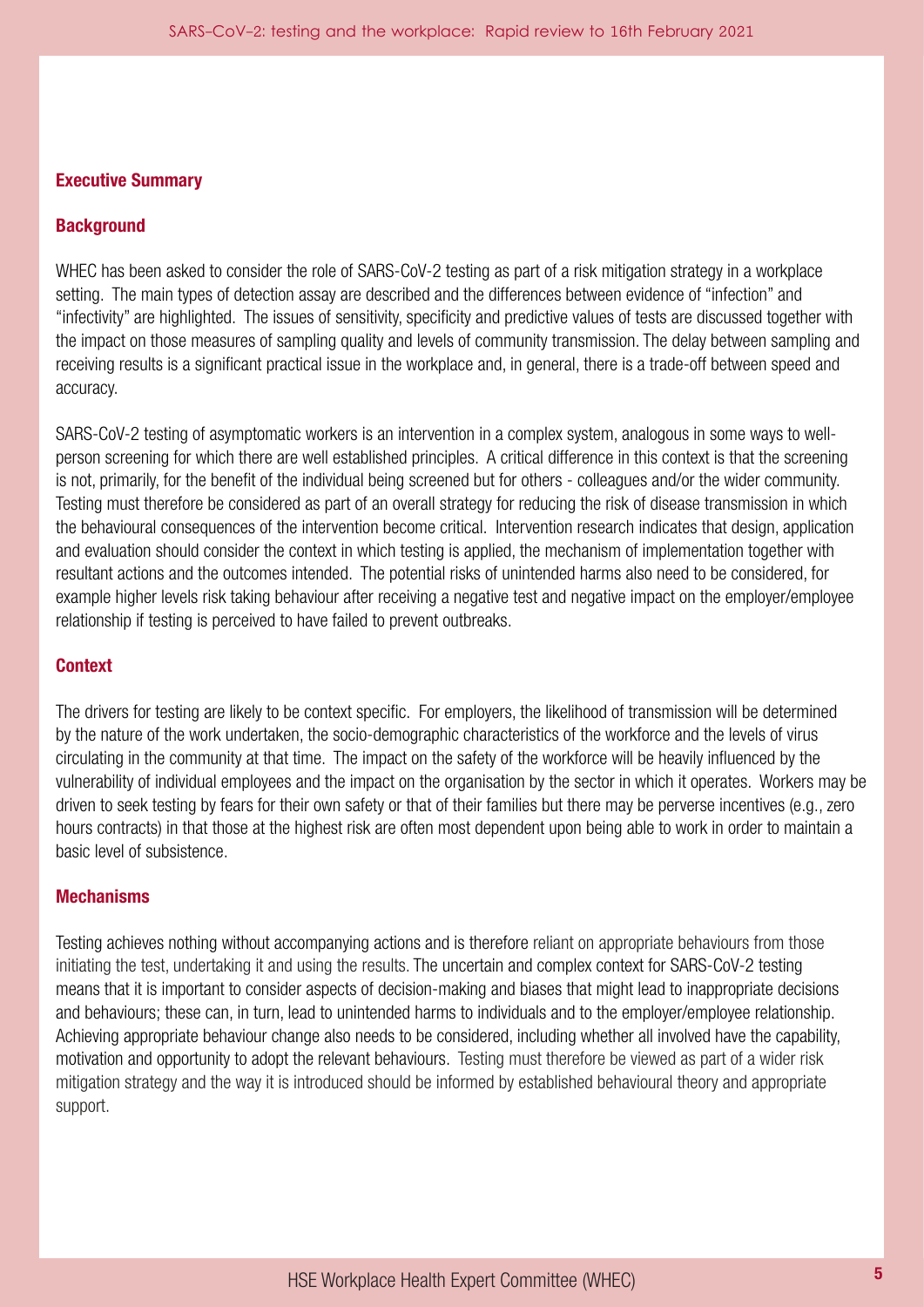#### **Outcomes**

 testing. This requires advice and guidance to be provided. They should then ensure that they have appropriate indicators is too costly or is harmful. This needs to be tightly coupled with a course correction mechanism which usually has three distinct options of "stop", "redesign" or "scale". It is worth considering that it is usually far easier to commence a health It is essential that employers give proper consideration to all aspects of what they are trying to achieve before introducing in place to determine whether the desired outcomes have been met or when they are failing. Monitoring is best designed using a disconfrmation approach; that is focused on indicators designed to identify when the intervention is NOT working, intervention than it is to stop it.

#### **Benefits & Drawbacks**

 the fundamental controls of distancing, hygiene and ventilation. Both benefits and disbenefits can accrue from workplace testing for SARS-CoV-2 to individual workers, managers/leaders, organisations and society as a whole. As part of a full risk management programme, appropriate testing can play a part in reducing the risk of transmission of this disease within a workforce. However, there is also a risk of unintended harm from a testing programme, particularly if implemented without adequate planning and preparation. Some of the underpinning concepts are complex and there is therefore scope for misunderstanding about the purpose and the consequences of testing. False positives and false negatives can result in damage to both health and earnings and at the same time potentially damage faith in not just the testing programme but also in the employer/employee relationship itself. Perhaps the greatest potential harm arises if testing is viewed by either the organisation or individual workers as an alternative to

#### **Conclusion**

 context of a multi-strand risk management strategy. Any decision to test should be made with a clear understanding of expected outcomes and how those will be monitored and communicated. The type of test selected will be dependent on a range of factors which include the trade-off between speed and accuracy. The behavioural impact of introducing this them. There is therefore an urgent requirement to undertake an education programme to promote better understanding. Testing for SARS-CoV-2 in a workplace environment is a complex undertaking which should only be considered in the type of intervention should be carefully thought through if unintended consequences are to be avoided. These issues do not currently appear to be well understood by very many in society, including policy makers and some specialists advising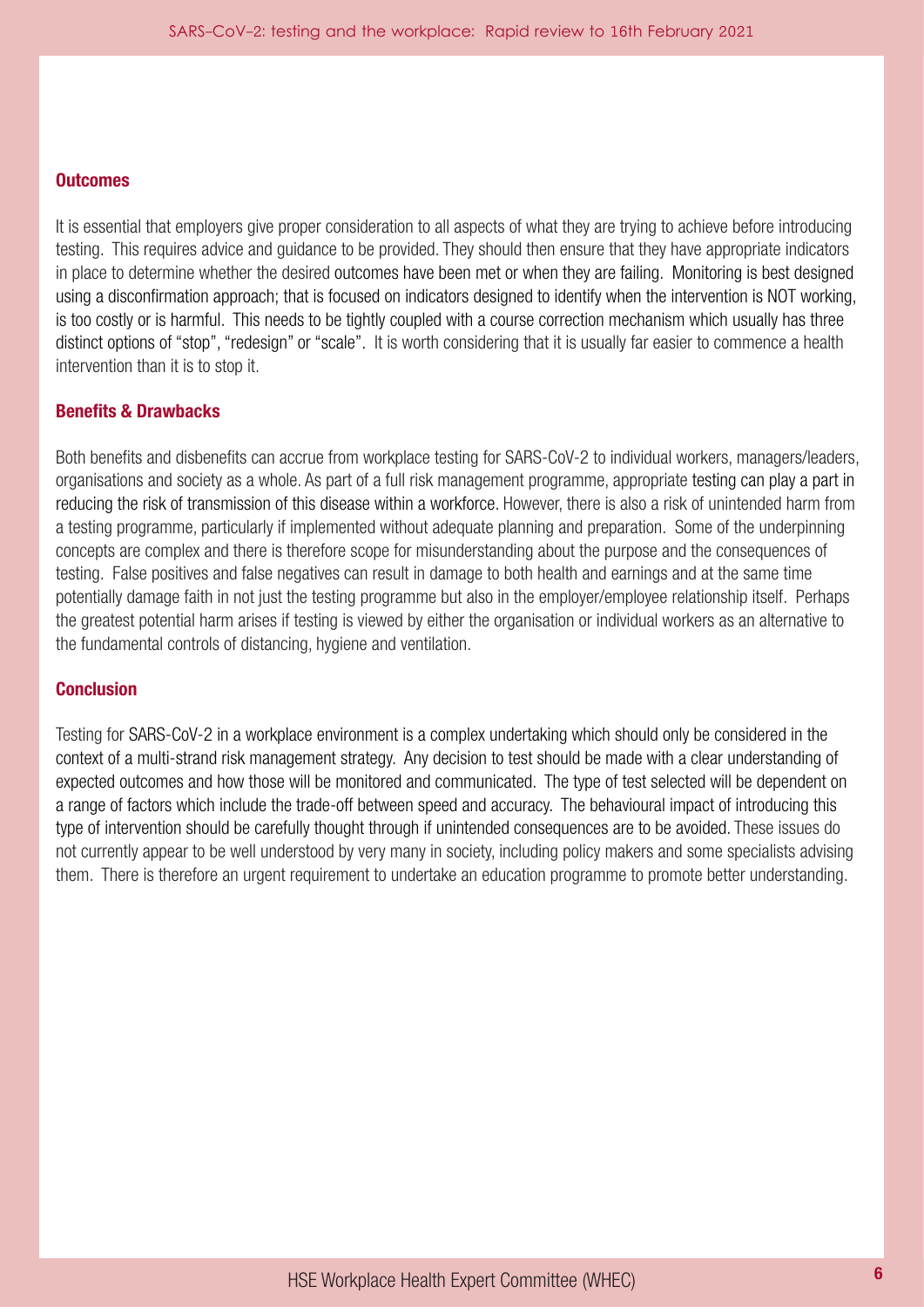#### Aim

HSE has requested the Workplace Health Expert Committee (WHEC) to consider how various testing regimens can be used to prevent individuals with current SARS-CoV-2 from entering the workplace, particularly when they may be asymptomatic or pre-symptomatic.

In particular, they wish to know:

- could a particular testing regimen be used as a useful mitigation within a SARS-COV-2 secure risk assessment (considering the counterfactual as part of this consideration)?
- what are the benefits and disbenefits of particular approaches to testing?

## **Background**

 *contain* it, to *fnd* cases and/or to *enable* other actions to occur. WHEC has been asked to consider the role of SARS-CoV-2 testing as part of a risk mitigation strategy for employers and workplaces. This requires a full consideration of how testing could or should be used be used to *diagnose* the disease, to

 may be asymptomatic or pre-symptomatic. "Preventing" exposure to this hazard implies that the risk can be eliminated The HSE brief to WHEC is, primarily, to consider an *enabling* function for tests and, specifcally, how various testing regimens can be used to prevent individuals with current SARS-CoV-2 from entering the workplace, particularly when they through testing which is not possible; the brief has therefore been interpreted as how to reduce the risk of transmission by using testing as an administrative control measure.

Currently the regulator (i.e., MHRA) is trying to establish in what contexts such tests might be used and what criteria might be appropriate for matching a test to a specific workplace use. It is evident that, if we know the context of use, it becomes easier to consider what the performance (and the target product profle (TPP)) of an appropriate test might be. There are many tests available and are, broadly, of two sorts:

- 1. Those that test for evidence of current infection by identifying the presence of a fragment of the Covid virus. Note that 'infection' does not necessarily equate to 'infectiveness', an important distinction in this context (see Figure 1).
- 2. Those that test for evidence of immunity, usually through the identifcation of antibodies to the Covid virus. These tests are not widely used outside the research setting currently and are not discussed further here.

There are two categories of tests for evidence of current infection, Categories are based on the target that is being detected:

- 1. Nucleic acid tests: detect the presence of viral RNA. Typically, these use an amplification step based on RT-PCR (reverse transcription polymerase chain reaction). LAMP (which is an acronym for Loop-mediated Isothermal Amplifcation) is a single tube technique for the amplifcation of DNA. It provides a low-cost alternative to polymerase chain reaction (PCR) technology to detect COVID-19 and can be used at point of care.
- 2. Antigen tests: detect the presence of a viral antigen, typically part of a surface protein. These tests have attracted most attention in the context of workplace testing. In particular, the use of lateral flow tests has been seen by Government as an option for routine testing of staff in schools and in care homes (HM Gov, 2021 a & b) In both instances these interventions have proved contentious (Wise, 2020; BMJ 2021)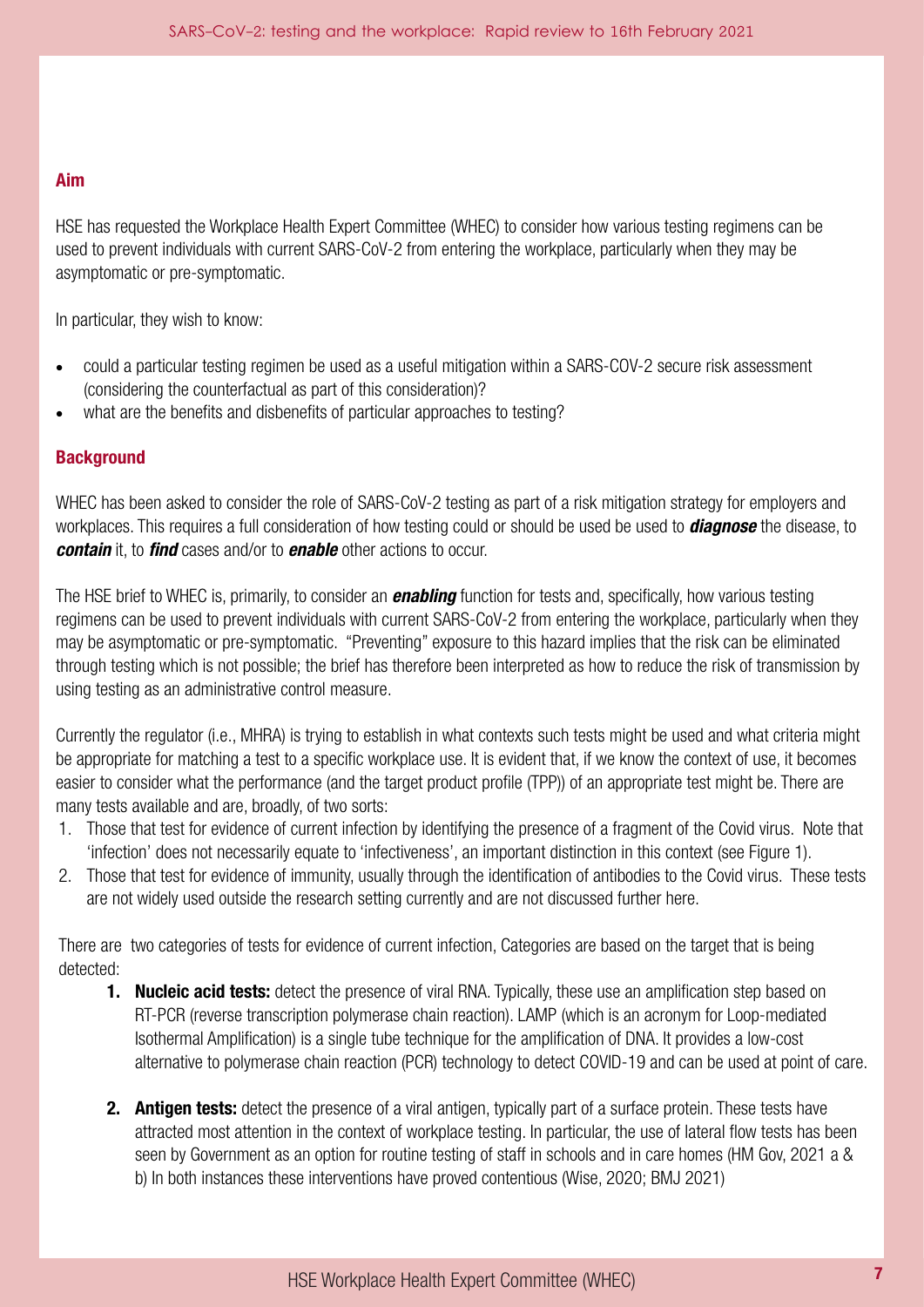There is little direct evidence of the precise time course of the relationship between infection and infectivity for SARS-CoV-2. A theoretical model (see Figure 1) is helpful to illustrate the key variables involved (i.e., time, viral load, test sensitivity) and the likelihood of any given test showing a "positive" value (Mina et al, 2020.) This model also suggests that the relationship between the current "benchmark" PCR tests and infectivity still needs elaboration. For example, the PCR test may identify a positive that is no longer infectious or is pre-infectious stage. The science regarding PCR testing is complex and there is much debate in the literature regarding appropriate cycle threshold (Ct) cut-off levels with respect to disease status classifcation (Public Health England, 2020a).

Mina et al (2020) make assumptions about the period during which an individual may be infectious but do not address the challenge of testing asymptomatics, that may comprise up to 30% of all those infected (Buitrago-Garcia et al, 2020). Such cases could only be identifed through a routine and regular screening programme. If current government guidelines are followed, the majority of those with symptoms will seek a nationally available PCR laboratory test. However, a proportion of these (pre-symptomatic) may spread the disease prior to developing any recognised COVID-19 symptoms.





# Interpreting test results

 No tests, of either sort, are 'perfect' and all produce falsely positive and falsely negative results in varying degrees. The a non-case), metrics that can be calculated after comparing the test's performance against that of a 'reference standard'. efficacy of a test is often described by its sensitivity (its ability to detect a true case) and its specificity (its ability to detect To date, most tests have been compared with reference to the results of RT-PCR assays of viral RNA from nasopharyngeal swabs. RT-PCR assays are exquisitely sensitive; for example, they may remain positive for many weeks after recovery from a COVID infection, and there is no evidence that detection of low levels of viral RNA by RT-PCR equates with infectivity. Thus, direct comparisons between tests designed primarily to detect only high viral loads (a correlate of infectivity) with tests that detect 'infection' may be misleading but are the source of the widespread claim that many tests are insensitive – that is, they fail to detect a proportion of true cases.

Sensitivity and specifcity are critical, unvarying metrics that are intrinsic to a test. In the context of workplace testing,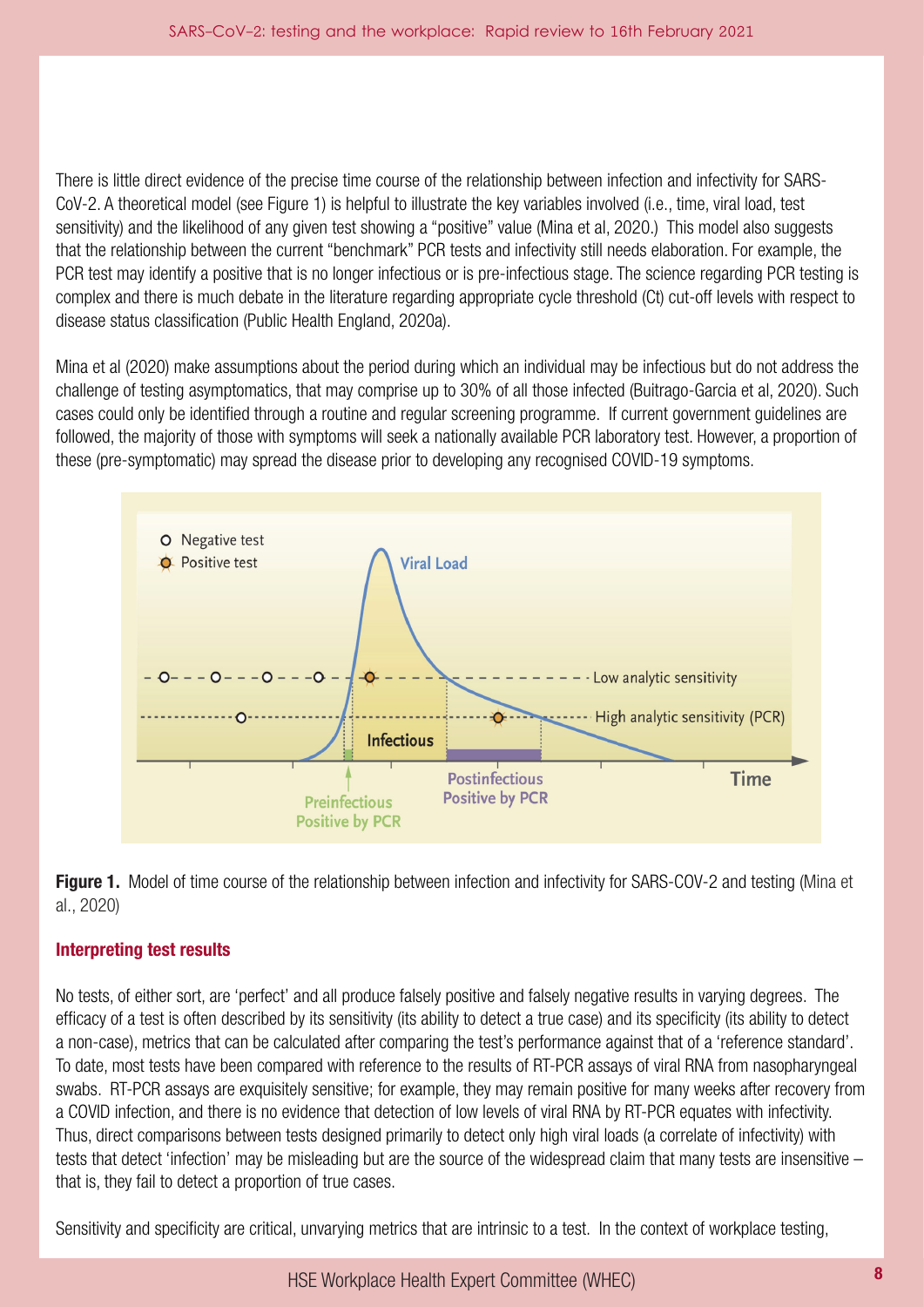than the result of a reference test. A test's 'negative predictive value' (NPV) measures how likely a negative test result is to however, it is more useful to consider two related but orthogonal measures which refect the value of a test result, rather refect a truly negative situation of infection/infectivity; conversely a test's 'positive predictive value' (PPV) measures the rate at which a positive test truly reflects infection or infectivity (see Table 1.)

Table 1. Illustration of how the positive (PPV) and negative (NPV) predictive values of a test vary by two levels of the community prevalence of a condition (i.e. 0.5% and 5%) & a test with sensitivity of 40% and specifcity of 99%. In this example a 'population' of 1,000 has been chosen.

|                       | Community prevalence 0.5% |                       |          |                  |     |              |                  |
|-----------------------|---------------------------|-----------------------|----------|------------------|-----|--------------|------------------|
|                       |                           | Reference test result |          |                  |     |              |                  |
|                       |                           | positive              | negative |                  |     | PPV          | <b>NPV</b>       |
|                       | positive                  | $\overline{2}$        | 10       |                  | 12  | $2/12 = 17%$ |                  |
| <b>Test result</b>    | negative                  | 3                     | 980      |                  | 986 |              | $980/986 = 99\%$ |
|                       |                           |                       | 990      |                  |     |              |                  |
| <b>Sensitivity</b>    |                           | $4/10 = 40%$          |          |                  |     |              |                  |
| <b>Specificity</b>    |                           |                       |          | $980/990 = 99\%$ |     |              |                  |
|                       | Community prevalence 5%   |                       |          |                  |     |              |                  |
| Reference test result |                           |                       |          |                  |     |              |                  |
|                       |                           | positive              | negative |                  | PPV | <b>NPV</b>   |                  |
| <b>Test result</b>    | positive                  | 20                    | 19       | 39               | 51% |              |                  |
|                       | negative                  | 30                    | 931      | 961              |     | 97%          |                  |
|                       |                           | 50                    | 950      | 1000             |     |              |                  |
| <b>Sensitivity</b>    |                           | 40%                   |          |                  |     |              |                  |
| <b>Specificity</b>    |                           |                       | 99%      |                  |     |              |                  |

 will fall. When the community prevalence of infection is low then the NPV of COVID tests tends to be very high. In Liverpool approximately 99%. Thus a negative test result, in that setting, was adjudged to rule out infection in 99 of 100 uninfected NPV and PPV values varies according to the community prevalence of infection; as this rises so will the PPV, but the NPV for example, in a series of INNOVA antigen tests in which the rate of community infection was around 1%, the NPV was individuals.

 Conversely, at low community rates of infection the PPV of any test will be commensurately low. The result of this is that an increasing proportion of positive test results will be false-positives, indeed most of them will be. This is illustrated below (see table 2) which display PPV and NPV values for tests with 40% and 70% sensitivity and specifcities of 95% and 99%.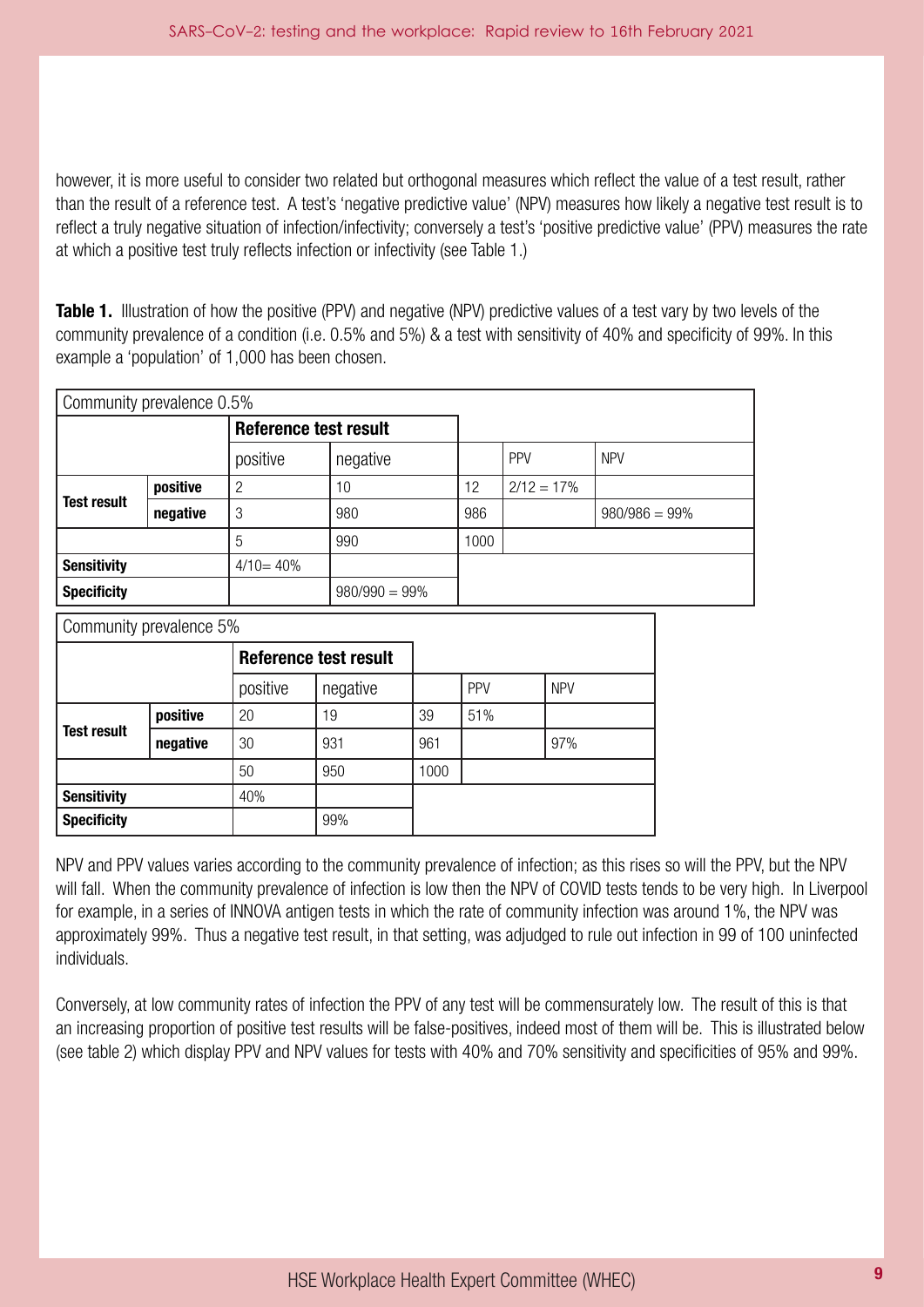Table 2. NPV and PPV values at community prevalence infection rates of 1%, 2% and 5% for tests with sensitivity 40% & 70% and specificity 95% & 99%. Note: these levels of sensitivity and specificity have been chosen to reflect the use of some widely available antigen, lateral flow tests for SARS-CoV-2.

| sensitivity 40%; specificity 99% |                         |            |    |     |                                                      |  |  |  |
|----------------------------------|-------------------------|------------|----|-----|------------------------------------------------------|--|--|--|
|                                  |                         | <b>NPV</b> |    | PPV | % of +test results that are expected to be false $+$ |  |  |  |
| 1% community prevalence          |                         |            |    |     |                                                      |  |  |  |
|                                  | 1000                    | 99%        |    | 39% | 61%                                                  |  |  |  |
| size of workforce                | 500                     | 99%        |    | 38% | 62%                                                  |  |  |  |
|                                  | 50                      | 99%        |    | 31% | 69%                                                  |  |  |  |
|                                  | 2% community prevalence |            |    |     |                                                      |  |  |  |
|                                  | 1000                    | 99%        |    |     | 47%                                                  |  |  |  |
| size of workforce                | 500                     | 99%        |    | 54% | 46%                                                  |  |  |  |
|                                  | 50                      | 99%        |    | 48% | 52%                                                  |  |  |  |
| 5% community prevalence          |                         |            |    |     |                                                      |  |  |  |
|                                  | 1000                    | 97%        |    | 71% | 29%                                                  |  |  |  |
| size of workforce                | 500                     | 97%        |    | 71% | 29%                                                  |  |  |  |
|                                  | 50                      | 97%        |    | 69% | 31%                                                  |  |  |  |
| sensitivity 70%; specificity 99% |                         |            |    |     |                                                      |  |  |  |
|                                  |                         | <b>NPV</b> |    | PPV | % of +test results that are expected to be false $+$ |  |  |  |
| 1% community prevalence          |                         |            |    |     |                                                      |  |  |  |
|                                  | 1000                    | 100%       |    | 51% | 49%                                                  |  |  |  |
| size of workforce                | 500                     | 100%       |    | 51% | 49%                                                  |  |  |  |
|                                  | 50                      | 100%       |    | 45% | 55%                                                  |  |  |  |
| 2% community prevalence          |                         |            |    |     |                                                      |  |  |  |
|                                  | 1000                    | 99%        |    | 65% | 35%                                                  |  |  |  |
| size of workforce                | 500                     | 99%        |    | 65% | 35%                                                  |  |  |  |
|                                  | 99%<br>50               |            |    | 61% | 39%                                                  |  |  |  |
| 5% community prevalence          |                         |            |    | 81% |                                                      |  |  |  |
|                                  | 1000                    | 99%        |    |     | 19%                                                  |  |  |  |
| size of workforce                | 500                     | 99%        |    | 81% | 19%                                                  |  |  |  |
|                                  | 50                      | 99%        |    | 80% | 20%                                                  |  |  |  |
| sensitivity 40%; specificity 95% |                         |            |    |     |                                                      |  |  |  |
| <b>NPV</b><br><b>PPV</b>         |                         |            |    |     | % of +test results that are expected to be false $+$ |  |  |  |
| 1% community prevalence          |                         |            |    |     |                                                      |  |  |  |
|                                  | 99%<br>1000             |            | 8% |     | 92%                                                  |  |  |  |
| size of workforce                | 500                     | 7%<br>99%  |    |     | 93%                                                  |  |  |  |
|                                  | 50                      | 99%        |    |     | 93%                                                  |  |  |  |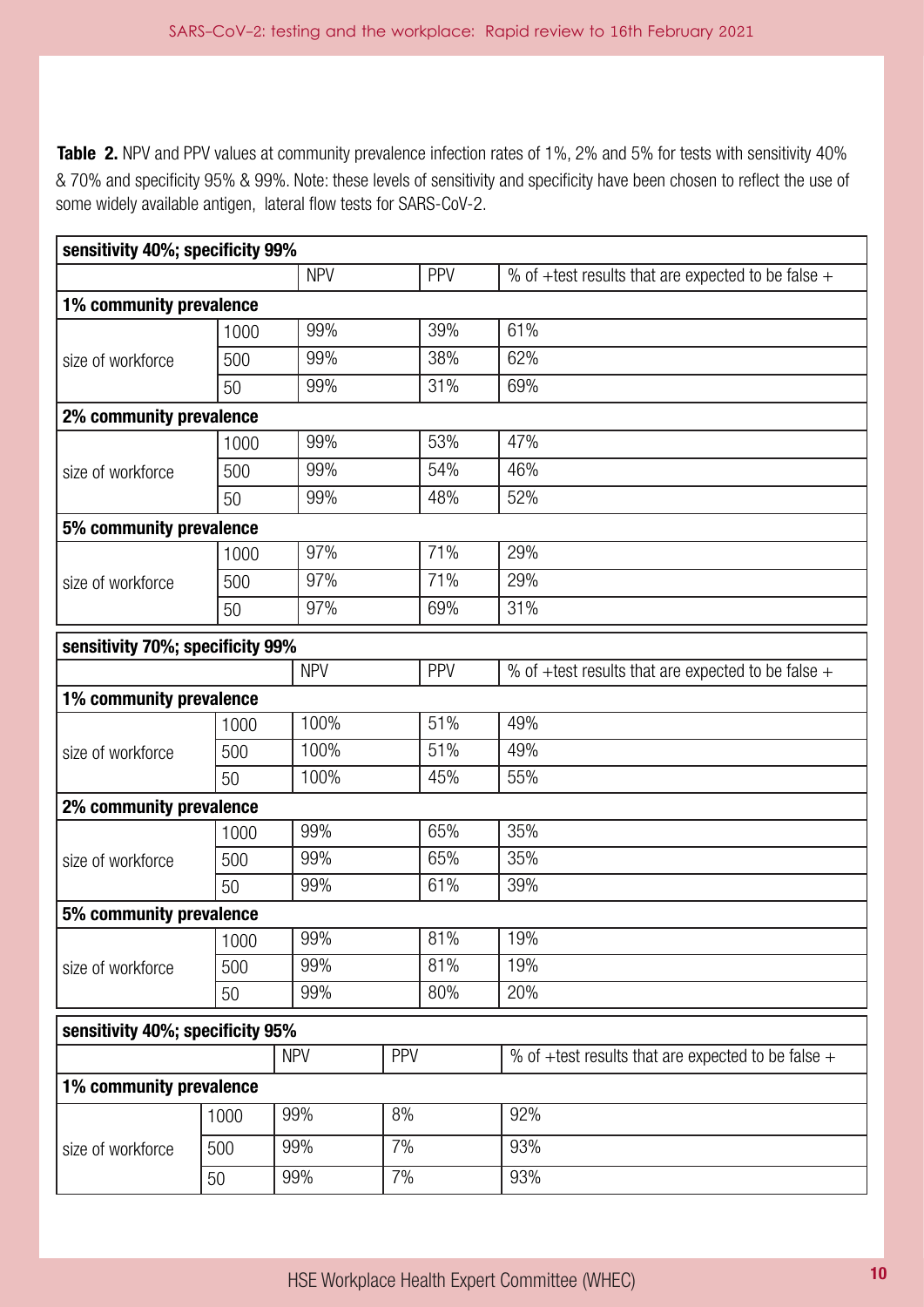| 2% community prevalence          |                         |            |     |                                                      |  |  |  |  |
|----------------------------------|-------------------------|------------|-----|------------------------------------------------------|--|--|--|--|
|                                  | 1000                    | 99%        | 14% | 86%                                                  |  |  |  |  |
| size of workforce                | 500                     | 99%        | 14% | 86%                                                  |  |  |  |  |
|                                  | 50                      | 99%        | 14% | 86%                                                  |  |  |  |  |
|                                  | 5% community prevalence |            |     |                                                      |  |  |  |  |
|                                  | 1000                    | 97%        | 29% | 71%                                                  |  |  |  |  |
| size of workforce                | 500                     | 97%        | 29% | 71%                                                  |  |  |  |  |
|                                  | 50                      | 97%        | 29% | 71%                                                  |  |  |  |  |
|                                  |                         |            |     |                                                      |  |  |  |  |
| sensitivity 70%; specificity 95% |                         |            |     |                                                      |  |  |  |  |
|                                  |                         | <b>NPV</b> | PPV | % of +test results that are expected to be false $+$ |  |  |  |  |
| 1% community prevalence          |                         |            |     |                                                      |  |  |  |  |
|                                  | 1000                    | 100%       | 13% | 87%                                                  |  |  |  |  |
| size of workforce                | 500                     | 100%       | 13% | 87%                                                  |  |  |  |  |
|                                  | 50                      | 100%       | 12% | 88%                                                  |  |  |  |  |
| 2% community prevalence          |                         |            |     |                                                      |  |  |  |  |
|                                  | 1000                    | 99%        | 22% | 78%                                                  |  |  |  |  |
| size of workforce                | 500                     | 99%        | 22% | 78%                                                  |  |  |  |  |
|                                  | 50                      | 99%        | 22% | 78%                                                  |  |  |  |  |
| 5% community prevalence          |                         |            |     |                                                      |  |  |  |  |
|                                  | 1000                    | 98%        | 42% | 58%                                                  |  |  |  |  |
| size of workforce                | 500                     | 98%        | 42% | 58%                                                  |  |  |  |  |
|                                  | 50                      | 98%        | 41% | 59%                                                  |  |  |  |  |

Under each condition above, the NPV of a test is very high indicating that a negative test result is 'correct' in 97%-100% of cases. Note that for a test with very high (99%) specificity and under conditions of low community prevalence, the PPV is expected to be a little lower in smaller workforces although the uncertainty about its estimate is greater.

 positives. Conveying the meaning of these test parameters to organisations that may wish to implement a testing regime as part of their administrative controls to reduce risk in the workplace appears to be a signifcant challenge. Interpreting test results requires the understanding of complex and at times nuanced concepts. Such concepts include changing values as disease prevalence varies both within the population and within the chosen testing group, the concept of confdence limits, variations arising with the size of the group being tested and the "risk" to any workplaces of false negatives and of false

## Biosafety issues

This addresses the safety of a test when used in its planned location and with the intended users. For example, nonpropagative diagnostic laboratory work involving SARS-CoV-2 should be conducted at a facility using procedures equivalent to at least containment level 2 (HSE, 2019). Propagative work (virus culture, neutralisation assays) involving infectious SARS-CoV-2 should be conducted at a containment level 3 laboratory with air pressure negative to atmosphere (HSE,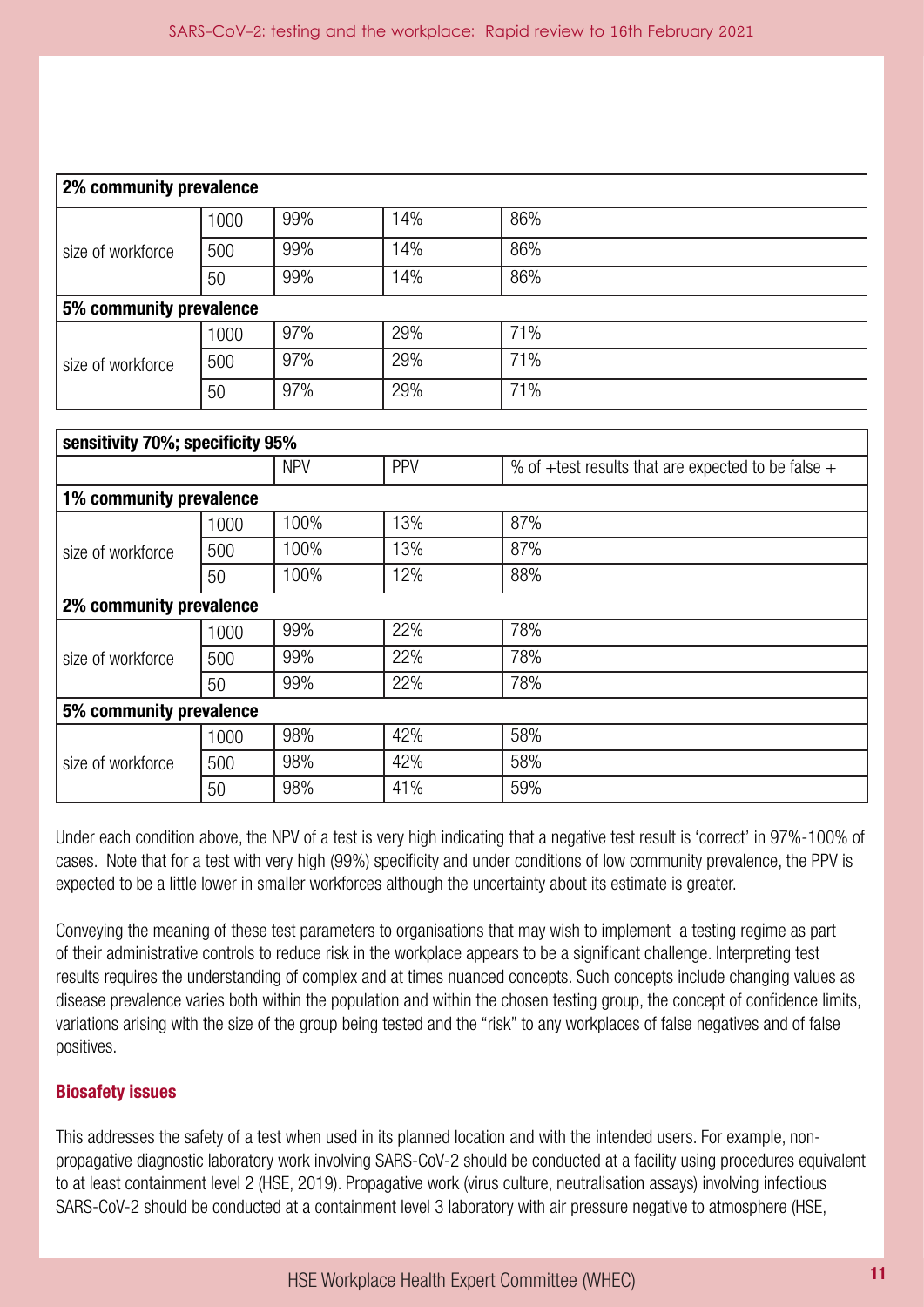2019). The location of a workplace testing facility would need to ensure that biosafety issues were met. Many current 'point of care' tests involve swabbing and then transferring the swab sample to a buffer before testing. The extent to which the buffer deactivates the virus or creates a 'hazardous material' must be considered. Disposal of tests can present further biosafety related risks and potentially hazardous environmental waste.

#### Skills and the training of test operators

 Health England, 2020b). The quality of swab sampling, in particular, is likely related to varying levels of reported test Most currently available tests are only authorised for use by a trained operator. The sensitivity of some tests, such as the INNOVA lateral fow assay, is reported to vary substantially according to the skill of the individual administering it (Public sensitivity, as is the type of sample used (e.g., nasal, pharyngeal or saliva). For example, the PHE/Porton Down study of lateral flow tests found levels of sensitivity of a lateral flow test to be 78% when used by trained professionals but that this fell significantly when tests were conducted by other non-specialist users (PHE Porton Down & University of Oxford, 2020; Public Health England, 2020b) Similarly, the mass community testing of the public in Liverpool (Liverpool University, 2020) relied on the general population to self-swab whilst supervised by trained staff. This study found sensitivity levels of 40% for the lateral flow test. When used in Liverpool the test was self-administered under military supervision; we are not aware of studies that report on the performance of unsupervised, self-administered tests, although in settings of low community prevalence the NPV would be expected still to be high.

Errors in testing may arise from factors such as the ability to swab, manipulation of the sample, comprehension of the instructions and the reading and reporting of test results. Each has implications for the validity of tests when used in workplace settings and/or where workers are self-testing. Employers need to fully understand the complexity of both undertaking tests and in interpreting the results.

#### Adherence to testing

 from the guidance provided. This suggests that achieving appropriate adherence is a complex issue with many variables reporting of test outcomes and resultant actions requires research. Any testing regime will necessarily depend on the adherence to the testing protocol by those being tested. The extent of adherence in any given workforce is not known. It may be anticipated that levels of adherence for repeated, frequent (e.g. 2 or more times per week) swabbing and testing may be low, particularly in poorly motivated groups. The act of swabbing is usually reported as unpleasant. The motivation to self-test may vary according to perceived likelihood of being infected. Hence, a high NPV when the prevalence of the disease is low, may lead to lower adherence in those being required to selftest. Recent research (Micocci et al, 2021) within care home staff suggests that workforce approaches to testing may vary (e.g. need to work, requirement to travel to work to be tested even on days off, trust issues surrounding self-testing etc.) affecting outcomes. Understanding the motivation of the workforce in this regard and their adherence with testing regimes,

#### Volume & speed of results

The number of tests that can be completed in a given time period is critical for many work situations, as disruption to other work activities can occur. There is a "trade-off" between speed of results, testing capacity and accuracy. The most sensitive tests (i.e., PCR) require laboratory analysis which, generally, gives rise to a delay (often of 24-48 hours) in receiving results. High sensitivity point of care tests (e.g., LAMP) have capacity issues which limit the number of workers that can be processed. Rapid self-administered point of care tests (e.g., lateral flow devices) currently seem to have a low sensitivity. Research (Micocci et al, 2021) has found each of these factors to be impediments to regular care home staff testing. Home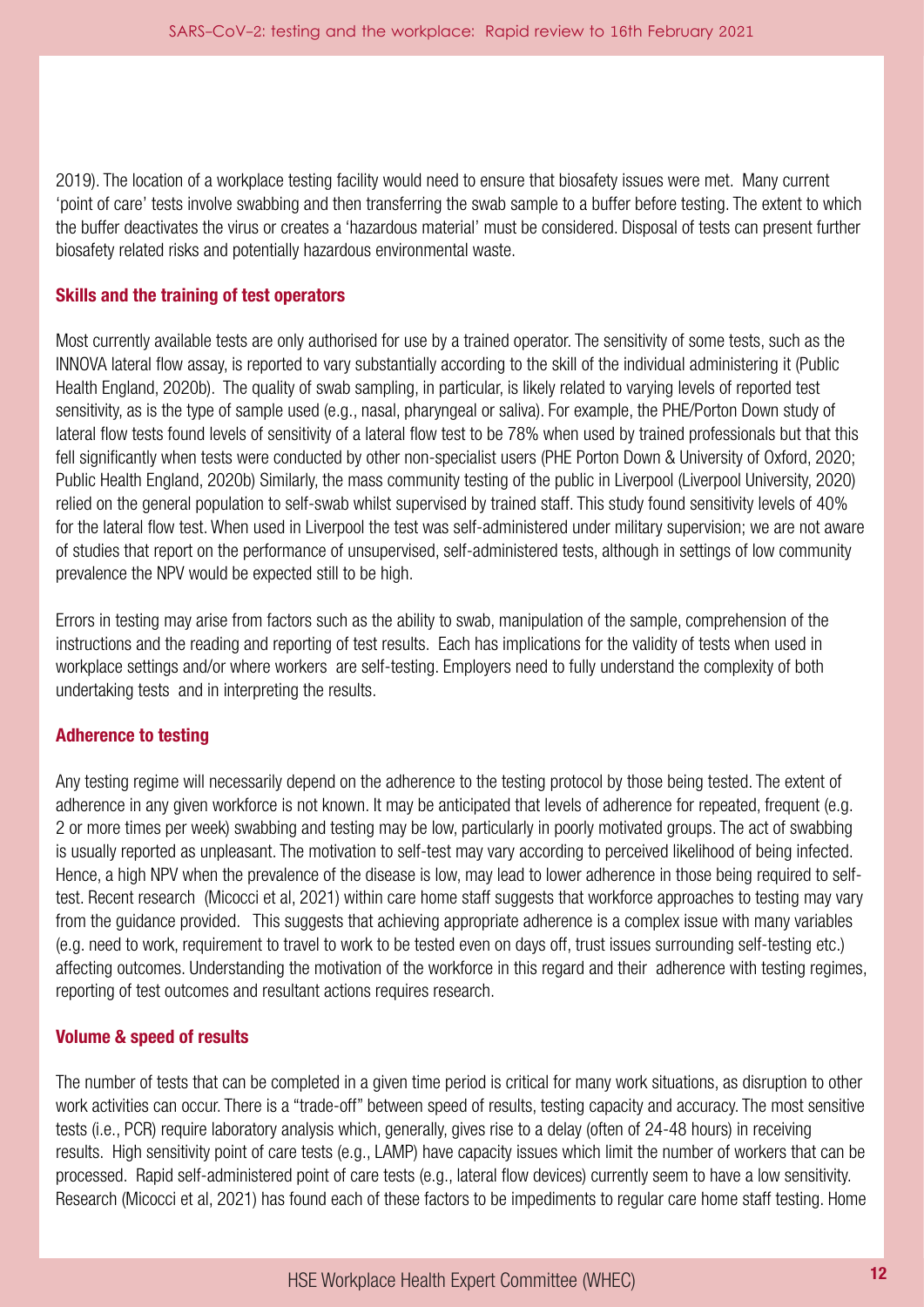a trained specialist. testing by employees may also be an option but is likely to suffer from a lack of quality control, supervision and advice from

# Availability of tests

Some tests have limited availability and insecure supply lines. The commercial supply of tests, often through online facilities, is becoming routine, yet many of these tests are unregulated for use in the UK.

## Cost

The cost of administering and maintaining a workplace testing (and tracing) facility has not, to our knowledge, been reported nor has an appropriate value proposition paper been published. However, anecdotal evidence suggest that such evaluations are occurring within organisations.

## Testing as an intervention: a question for public health, occupational health or workplace performance?

WHEC has considered SARS-CoV-2 testing as an intervention in a complex system.

It fits with a public health screening intervention where regular/routine testing is undertaken of those with no apparent disease symptoms/signs. (Note: this is consistent with the brief set to the committee by the HSE, namely that the focus is primarily on those workers who are pre-symptomatic/asymptomatic.)

If screening is the intended approach for SARS-CoV-2 testing, then the principles advanced by Wilson and Junger (1968) (see Table 3) should act as an appropriate guide to their use.

## **Table 3.** Principles of Screening (Wilson and Junger, 1968)

| Box 1. Wilson & Jungner's principles of screening                                                                                                                                             |
|-----------------------------------------------------------------------------------------------------------------------------------------------------------------------------------------------|
| 1. The condition should be an important health problem.                                                                                                                                       |
| 2. There should be an accepted treatment for patients with recognized disease.                                                                                                                |
| 3. Facilities for diagnosis and treatment should be available.                                                                                                                                |
| 4. There should be a recognizable latent or early symptomatic phase.                                                                                                                          |
| 5. There should be a suitable test or examination.                                                                                                                                            |
| 6. The test should be acceptable to the population.                                                                                                                                           |
| 7. The natural history of the condition, including development from latent to declared<br>disease, should be adequately understood.                                                           |
| 8. There should be an agreed policy on whom to treat as patients.                                                                                                                             |
| 9. The cost of case-finding (including a diagnosis and treatment of patients diagnosed)<br>should be economically balanced in relation to possible expenditure on medical care as a<br>whole. |
| 10. Case-finding should be a continuous process and not a "once and for all" project.                                                                                                         |

 perspective, albeit that some elements of that report are helpful with regard to SARS-CoV-2 testing. The Workplace Health Expert Committee (WHEC) have reported on the evaluation of interventions for workplace health (HSE Workplace Health Expert Committee, 2020). However, this section on 'intervention' is distinct from the evaluation

Whereas evaluation is focused upon identifying what has happened, the design and prototyping of a new intervention (i.e.,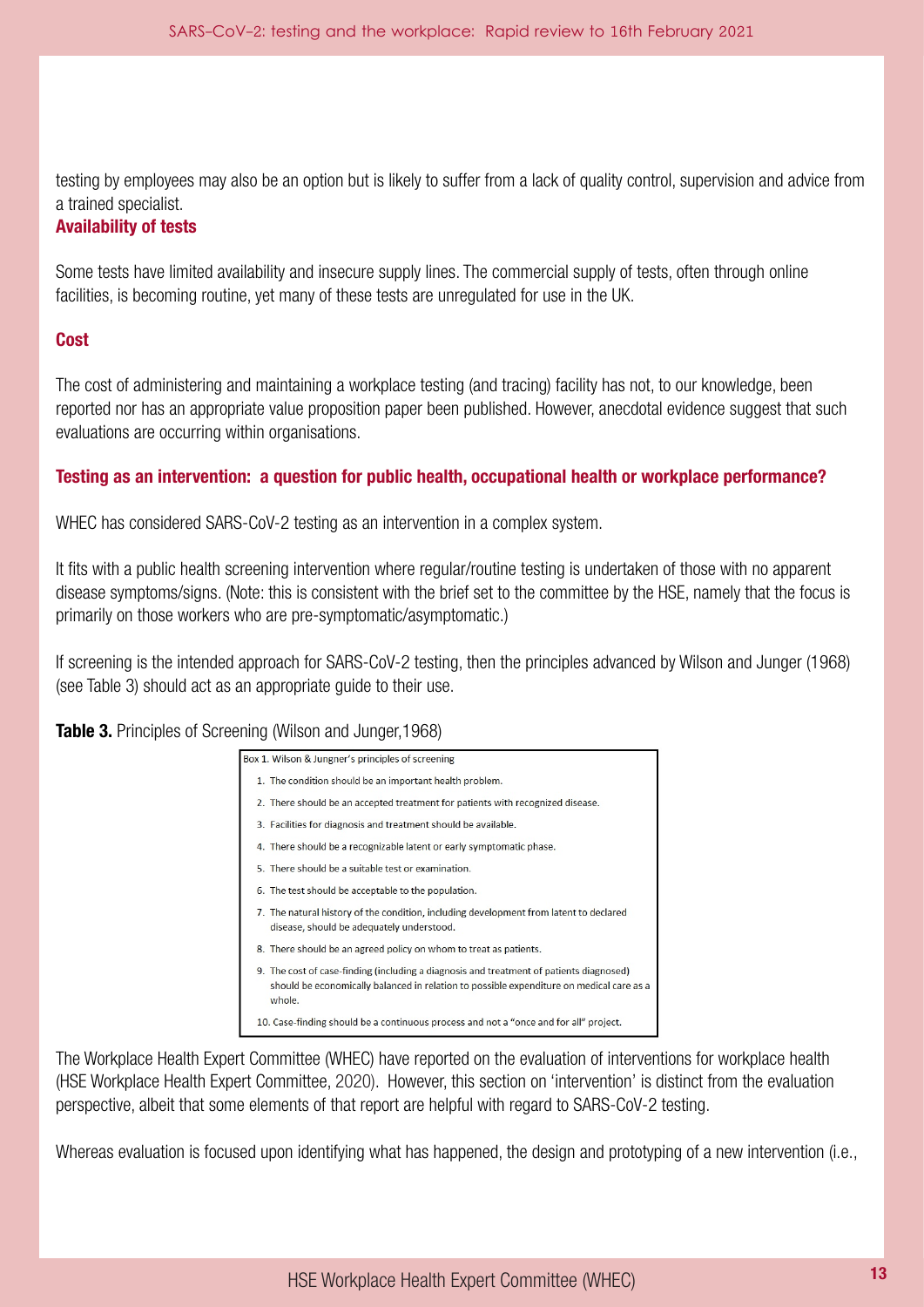testing) needs to make real time evidence-informed probabilistic decisions about what is likely to happen and then monitor to see if the indicators suggest that these probabilistic outcomes have been met or not. This is particularly necessary when rapid prototyping is required, as in this case. Monitoring is best designed using a disconfrmation approach, so focused on indicators designed to identify when the new prototype is NOT working, is too costly, or is harmful (i.e., a governance rather than a reporting approach) (Wilde, 2016). This needs to be tightly coupled with a course correction mechanism which usually has 3 distinct options; these are stop, redesign or scale.

 occupational health issue where professional guidance is required. Testing in this situation however, contrasts with most screening programmes for disease, where the focus is predominantly on intervening in the health of the individual tested, rather than the individual as a health risk to others. By contrast, the predominant focus for this question is **not** whether any individual needs health intervention, but rather what the overall transmission risk is from all people at work, both in the workplace and consequently outside of this workplace. This means that any design of an intervention based on testing needs to be focused on transmission risk (with outbreaks as the disconfrmatory indicators) and not solely on managing positive test results. Given the issues with timeliness and accuracy of the tests outlined earlier, using testing to remove people from the workplace when they receive a positive test result may not signifcantly reduce workplace transmission risk. The transmission risk will be active in the pre-test situation, assuming that they were tested because they were in the workplace. Managing those who get positive test results is of course a management consideration for organisations using such an approach but may be a complex public and

## How does intervention research inform what is required to incorporate a SARS-CoV-2 testing strategy into workplace risk management?

The HSE is seeking to prevent individuals with current SARS-CoV-2 from entering the workplace, particularly when they may be asymptomatic or pre-symptomatic. However, as mentioned above, "preventing" exposure to this hazard implies that the risk can be eliminated through testing, which is not possible. Instead, what can be explored is how to reduce the risk of transmission by using testing as an administrative control measure. If testing is to be used in this way, it will be important to look at the complexities of the situation. Intervention research would suggest that intervention design, application and evaluation should consider the context in which an intervention is applied, the mechanism of implementation (in this case, not only of the testing itself but also of the actions that flow from test results) and the outcomes intended (Nielsen ref). In addition, there needs to be consideration of the potential risks of unintended harms.

## Context

The drivers for testing are likely to be context specific and include those set out below.

## *Nature of the population to be screened/tested:*

 Association, 2020). Testing may therefore be considered a useful additional administrative control for workforces with Socio-economic and demographic factors infuence the risk of transmission. Prevalence of COVID-19 is consistently higher in those occupying large households and living in deprived areas as well as those in the 18-24 age group and people of black and Asian ethnicity (Riley et al, 2020; Dept Health and Social Care 2021). Demographic factors also impact on the risk of serious harm from the disease with a strong association with increasing age plus heightened risks for men, people of black and Asian ethnicity and a range of health conditions (Dept. Health and Social Care 2021; British Medical these characteristics, especially when levels of community transmission are high. Perhaps counterintuitively, some of those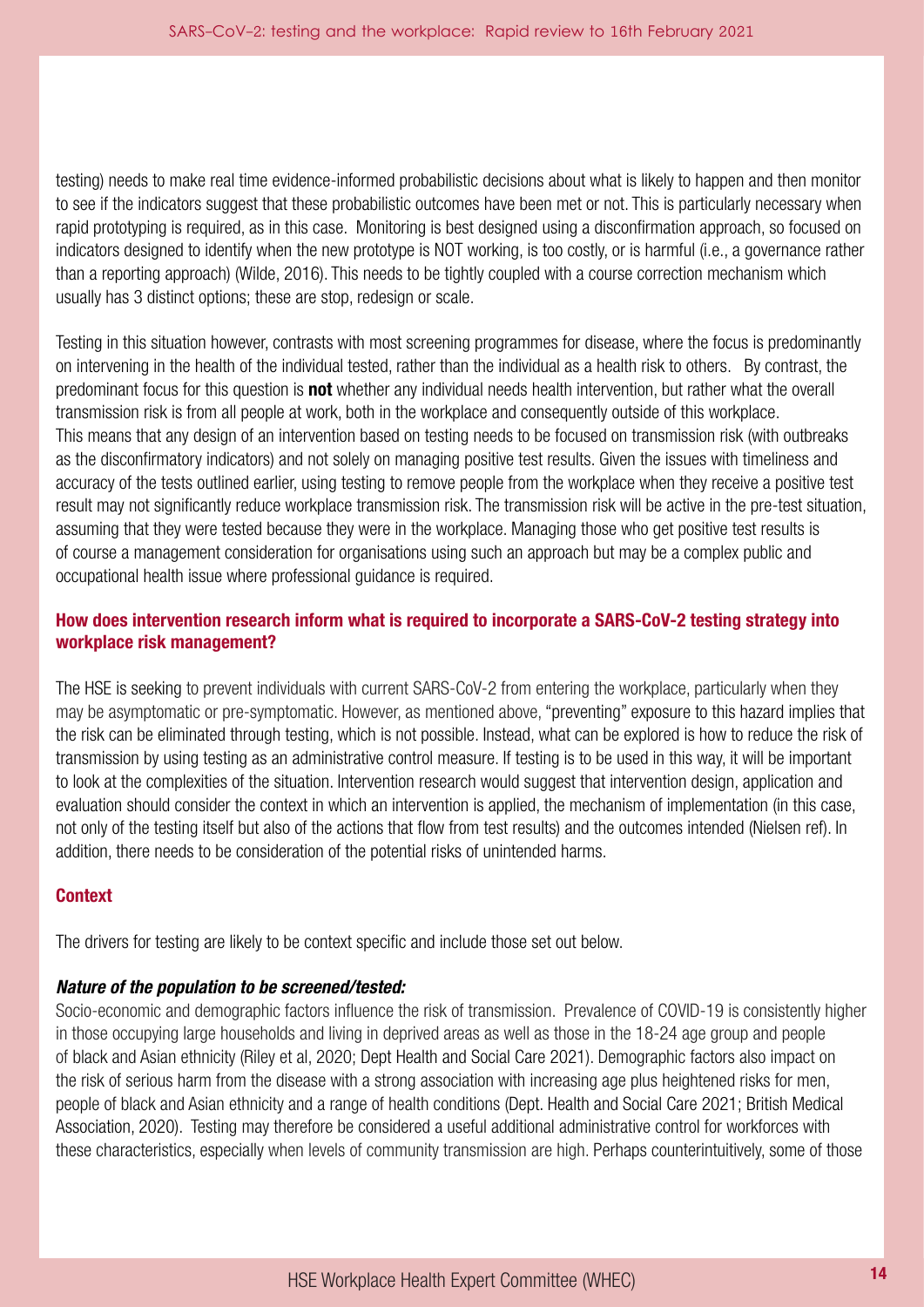most at risk of becoming infected and suffering serious harm may be the least likely to take advantage of a voluntary screening programme.

 in workplaces should be reviewed as a matter of priority. Data from the Liverpool community study showed that uptake of public testing (the proportion of the population tested) occurred unevenly with lower uptake generally found in more disadvantaged groups. There is a danger that the same patterns may be refected in workplace mass testing. Currently, it is thought by WHEC members that, where workplace testing is in place, it relies on a voluntary and not a mandatory approach. Research in how testing is seen and undertaken

#### *Nature of work carried out:*

There is international consensus that work involving close proximity, prolonged contact, high frequency of contacts and confned shared environments are strongly associated with a higher risk of SARS-CoV-2 transmission. Public facing workers therefore experience higher infection rates with excesses reported in health and social care, transport and hospitality (Public Health England, 2020c).

 the protection of workers but also customers and other members of the public with whom workers may come into contact. The employer "drivers" to incorporate testing into a risk mitigation strategy are likely to be stronger in these environments, especially where primary controls cannot be applied because of the nature of the work (e.g., where close contact is integral to the task). Unusually in this context risk assessments, and the reliability of any tests deployed, need to not only consider

The risks associated with a 'false negative' worker entering a care home full of vulnerable residents are signifcantly greater than that of a 'false negative' transport worker driving a truck from one location to another where few other contacts (and therefore transmission opportunities) are likely. Testing guidance is therefore highly context specifc.

#### *Nature of workplaces (including size of organisation):*

may include testing) may be required where workplaces are unavoidably cramped, congested or poorly ventilated, The physical working environment affects the transmission risk of SARS-CoV-2 and strengthening controls (which Organisational size is also a consideration in that large companies are more likely to have the resources (financial and otherwise) to implement and sustain a testing programme than a small frm. Smaller organisations considering testing as a risk mitigation are consequently more likely to look to public health provision as a way of accessing services.

#### *Complexity and multiple-level nature of workplaces/organisations:*

 introducing psychosocial interventions. We believe this model could be used to identify individual, group, organisational be used to identify potential unintended harm that might arise from testing, as set out later in this paper. Workplaces/organisations are complex adaptive systems, meaning that they are in constant fux and have multiple feedback loops operating and that multiple factors will be operating at different levels within and outside the system that will affect the way testing is implemented and the outcomes it delivers. The WHEC paper on psychosocial interventions has made good use of the IGLOO model (Nielsen et al, 2018) to illustrate the different levels that need to be considered when and potentially societal factors that will ned to be addressed with regard to SARS-CoV-2 testing for workforces. It could also

#### Mechanism

A critical factor for any test is that it should be seen as an additional way of reducing the risk of onward transmission by enhancing mitigation strategies that are already in place. Testing generates a piece of data at a given point in time that may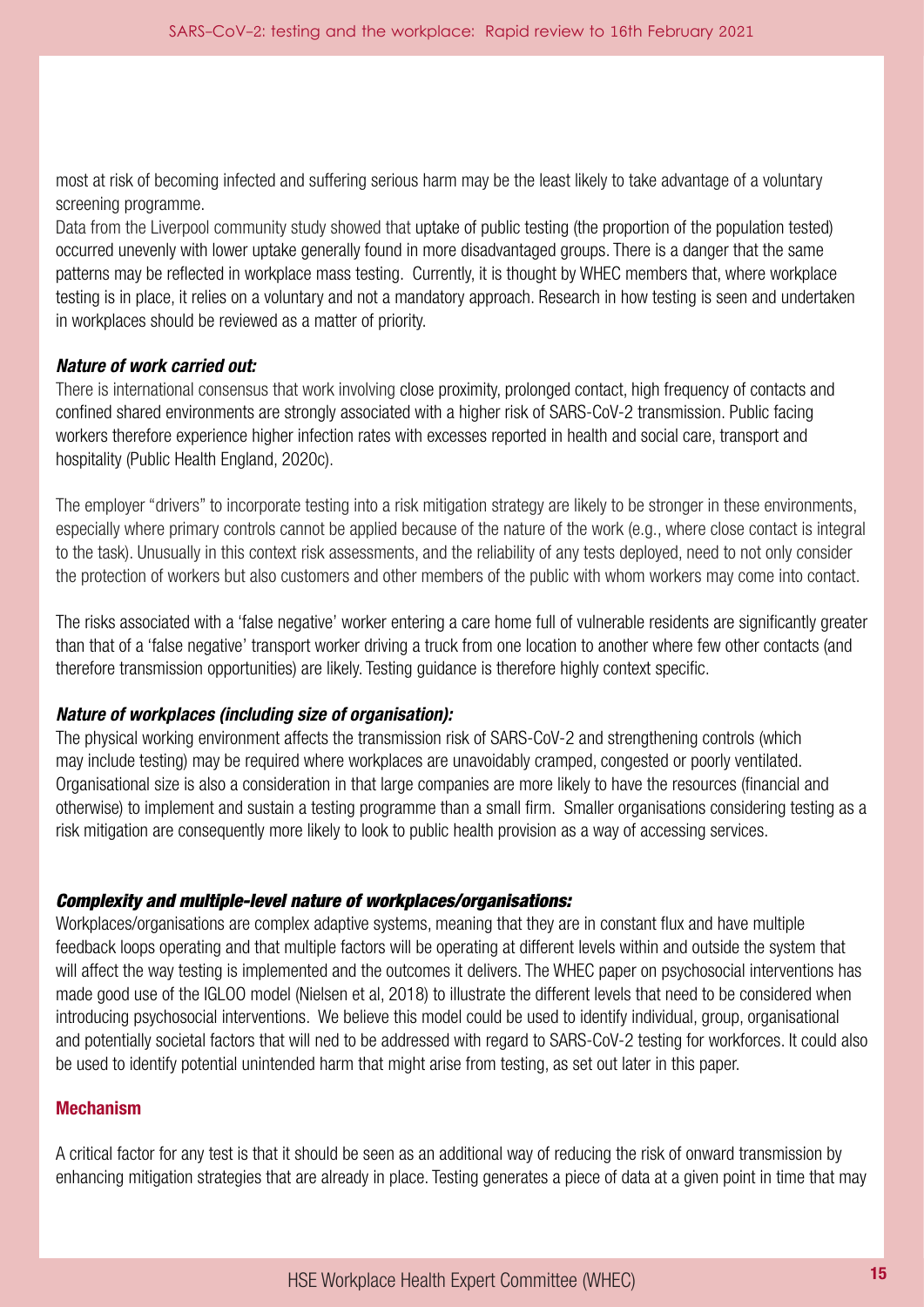enable a safer course of action to be pursued (e.g., isolation & not going to a place of work, seeking treatment, enabling others to be warned and take action).

 the test. Alignment of motivation, use of results and subsequent compliance with best public health/occupational health **However, testing alone achieves nothing without accompanying actions.** Actions resulting from a test are reliant on appropriate behaviours from those initiating the test, undertaking the test and implementing/using the results of practice is therefore essential as part of any testing strategy.

As indicated in the previous section, SARS-CoV-2 testing involves decision-making in a complex, dynamic and uncertain context. This means that it is worth bringing in the psychological evidence about decision-making under uncertainty and the associated behavioural consequences to help manage risk. For example, unhelpful decision-making heuristics such as attribute substitution can be triggered in these contexts (Tversky and Kahneman 1974; Kahneman and Frederick 2002). Where false negative test results occur, attribute substitution risks leading to errors (see table 4).

## Table 4. Attribute Substitution

| <b>Attribute substitution</b>                                                                                   | How it manifests in this context                                                                                                                                                                                                                                                                                                                           |
|-----------------------------------------------------------------------------------------------------------------|------------------------------------------------------------------------------------------------------------------------------------------------------------------------------------------------------------------------------------------------------------------------------------------------------------------------------------------------------------|
| Target attribute is inaccessible                                                                                | Certainty of transmission risk (either for individual or workplace) is not<br>available.                                                                                                                                                                                                                                                                   |
| Associated attribute is accessible                                                                              | Tests for infection are available (although none are perfect as set out above).                                                                                                                                                                                                                                                                            |
| Associated attribute is substituted for<br>target attribute and this substitution is not<br>detected/recognised | Workplaces use testing as the means to identify transmission risk without<br>clear recognition of the substitution of test result for transmission risk<br>or its implications. Negative results are therefore assumed to mean no<br>transmission risk is present, which could be highly problematic when there<br>is incidence of false negative results. |

 employer relationship such as switch to distrust (Searle et and Rice 2018). The Appendix uses the IGLOO model mentioned If failures such as outbreaks of infection occur due to such heuristics, this can lead to problems within the employee/ above to explore some of the behavioural science insights as they may apply to workplace testing for SARS-CoV-2.

There is also substantial evidence that, when under threat conditions (disease/fnancial), cognitive capacity becomes more constrained and more prone to stereotypical thinking, which tends to disrupt the capacity to check assumptions and can lead to decision-making biases and other problems (Kinderman el al 2016). Specifc examples of problematic decisionmaking and biases that are of particular significance in the context of SARS-CoV-2 testing include: confirmatory bias, where people seek out information to confirm their point of view; and in-group trust which attenuates the perception of risk from others who are in our in-group (Cruwys et al 2021).

In addition, any successful introduction of SARS-CoV-2 testing to workplaces will require behavioural changes that should be informed by current behavioural theory. Models exist that may enable this e.g. Michie et al, 2011 who point out that behaviour change requires the individuals involved to have the capability, opportunity and motivation to change and provide pointers to the factors that can support this.

Motivation to participate in a testing programme may not be clear cut. The benefits of being tested for SARS-CoV-2 tend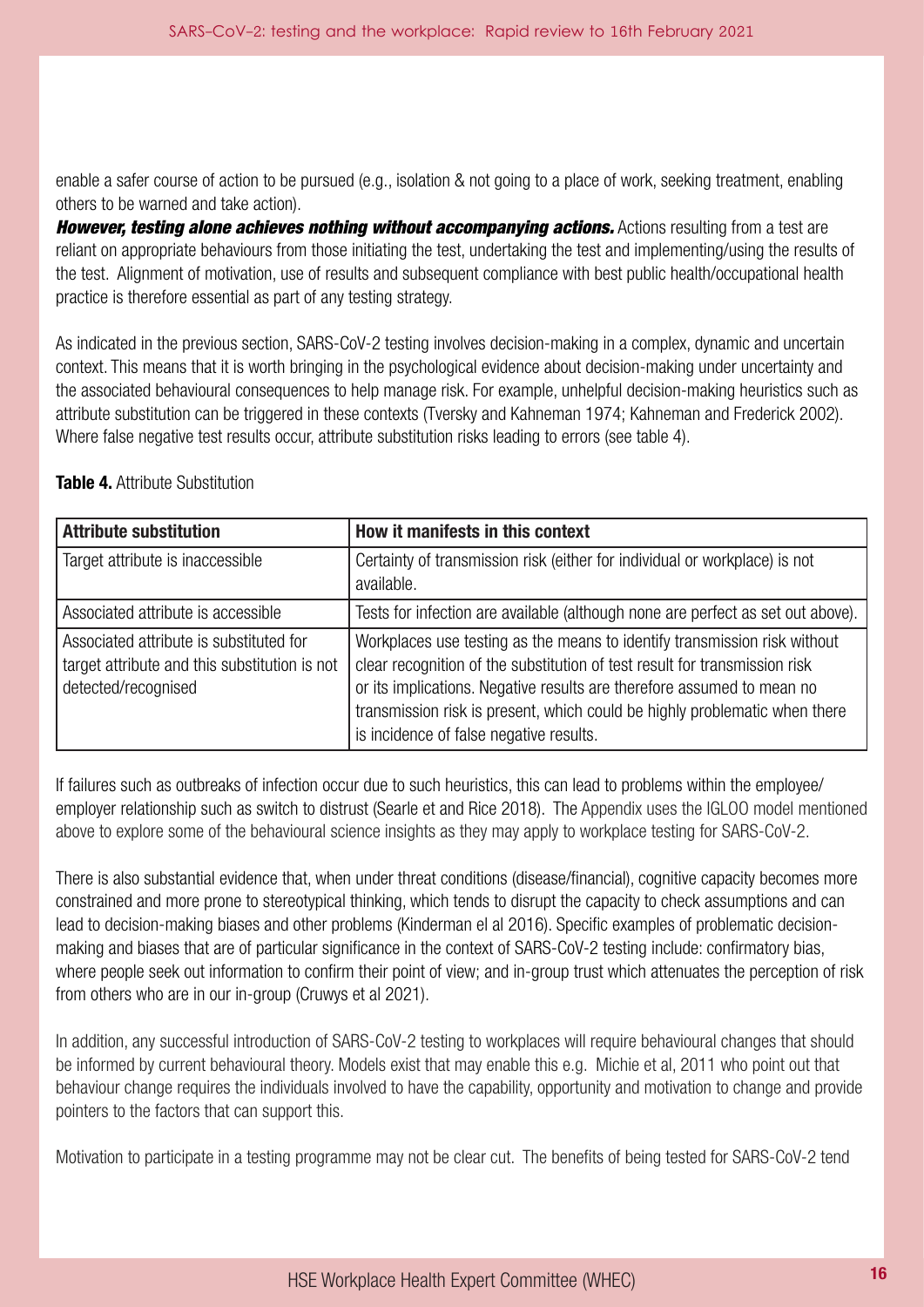not to accrue to the individual being tested but rather to others (work colleagues, customers, society in general). Social purpose can be a strong driver if the issue is framed carefully but enthusiasm and adherence may wane as a burdensome and perhaps unpleasant procedure continues for a prolonged period. In addition, there may be considerable disincentives to participation, especially for workers engaged on zero hours contracts or on a freelance basis who will not be paid if they do not work.

## **Outcomes**

If testing is to contribute to a risk mitigation strategy it is critical that employers, workers and policy makers understand what they're trying to achieve before embarking on a programme. There is a widespread (if often unarticulated) belief that testing will allow for the creation of a SARS-CoV-2 -free environment (i.e., elimination of the risk) rather than seeing it as a potential additional control measure which, like all the others, should be considered on the basis of its effectiveness, cost and practicality. It is concerning that even some specialists in occupational medicine and public health cite testing for SARS-CoV-2 as an elimination method in the hierarchy of controls (Asanati et al, 2021).

Employers wish to continue operating while maintaining a workplace that is SARS-CoV-2 secure and a workforce that is healthy. The principal drivers for considering testing as part of a risk mitigation strategy include:

- To create a layer of defence as part of a process of building and sustaining a SARS-CoV-2 secure working environment
- To meet regulatory (e.g.travel) or customer requirements
- As a reassurance to workers
- As an adjunct to public health authorities in identifying asymptomatic cases

# What are the benefits and potential disbenefits of workplace testing for SARS-CoV-2?

Testing is not a means for eliminating the hazard but is rather a control measure for reducing the likelihood of transmission. Reducing the risk of infection requires appropriate behaviours from all stakeholders and this then enables testing to be one part of a set of a control measures. These behaviours occur within complex social structures both at and away from the workplace. Understanding the potential benefits/disbenefits to all stakeholders is therefore important. Models of the potential benefits to employers may be of little help in real world contexts where factors outside of the workplace or the large variations in individual behaviours around testing might undermine the predicted benefits of a testing strategy. Table 5 identifies some of the potential benefits and disbenefits of a routine regular screening test for the workforce.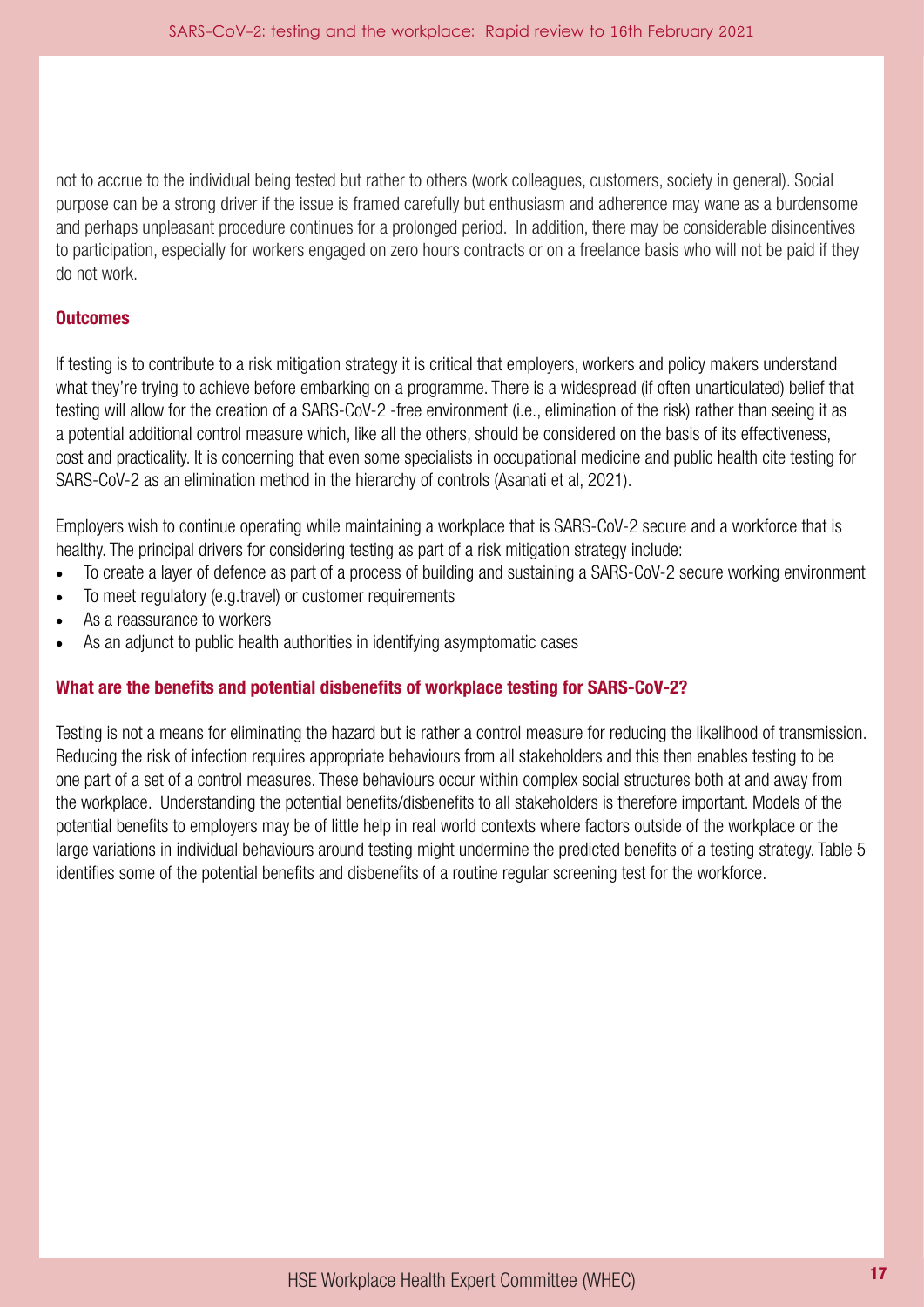Table 5. Examples of Benefits and Disbenefits of Workplace Testing for SARS-CoV-2

|                             | <b>Benefits</b>                                                                        | <b>Disbenefits</b>                                                                                                                                                                         | <b>Comments</b>                                                                                                                                          |
|-----------------------------|----------------------------------------------------------------------------------------|--------------------------------------------------------------------------------------------------------------------------------------------------------------------------------------------|----------------------------------------------------------------------------------------------------------------------------------------------------------|
| <b>Individual</b>           | Income, safety, job security                                                           | Disruptive to daily life if repetitive<br>testing required, which is<br>unpleasant to undertake.                                                                                           |                                                                                                                                                          |
|                             |                                                                                        | A positive result may affect income                                                                                                                                                        | A negative result may be<br>sought as 'desirable'. May<br>affect the undertaking of the<br>test & hence its validity                                     |
|                             | A positive test and appropriate<br>actions may be seen as societally<br>responsible.   | A positive test that forces others to<br>isolate may be seen in adverse way<br>by work colleagues who may lose<br>income etc.                                                              |                                                                                                                                                          |
|                             |                                                                                        | A negative test may, wrongly, be<br>seen as a benefit by the individual<br>who might interpret is as giving<br>licence to behave with less<br>adherence with other SARS-CoV-2<br>measures. |                                                                                                                                                          |
| Managers/<br><b>Leaders</b> | Can maintain workforce in place<br>of work to allow production /<br>service delivery   | May be perceived as enforcing an<br>undesired public health screening<br>test on workforce                                                                                                 |                                                                                                                                                          |
|                             | Can demonstrate responsible /<br>caring approach to workforce, TU,<br>Government, etc. | Positive tests impair productivity<br>(individual and contacts) through<br>enforced isolation                                                                                              |                                                                                                                                                          |
|                             | May allow rebalancing of other<br>control measures that impact<br>more on productivity |                                                                                                                                                                                            |                                                                                                                                                          |
| <b>Organisational</b>       | Workplace SARS-CoV-2 free and<br>productivity maintained                               | May be perceived as enforcing an<br>undesired public health screening<br>test on workforce                                                                                                 |                                                                                                                                                          |
|                             |                                                                                        | May be costly (consumables &<br>labour) if frequent repeat testing is<br>required                                                                                                          |                                                                                                                                                          |
|                             |                                                                                        | Poor tests will result in false<br>positives and false negatives<br>resulting in reduced trust in<br>organisation requiring such testing.                                                  | Test and trace and any<br>additional support structures<br>must be in place to effectively<br>act on test results. This may be<br>complex and expensive. |
| <b>Societal</b>             | Economic, reduced transmission<br>with related healthcare burden                       | Mistrust of poor screening<br>tests (with wider public health<br>implications)                                                                                                             | Test and trace and any<br>additional support structures<br>must be in place to effectively<br>act on test results. This may be<br>complex and expensive. |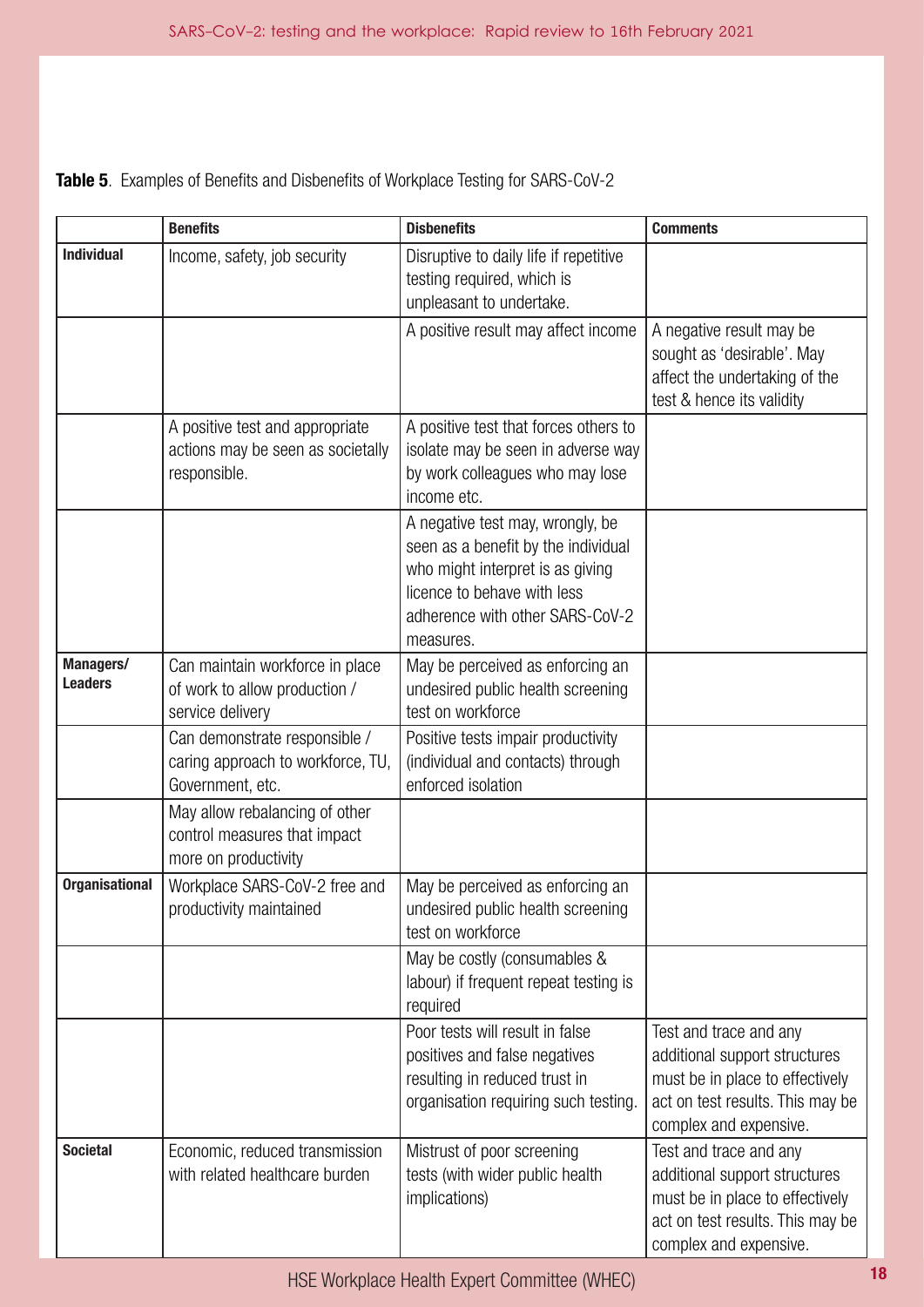## Potential for unintended harm

## *Risk of confusion and misinformation:*

Anecdotal evidence from occupational health professionals suggests that the issue and importance of false positives and false negatives and other epidemiologically based test statistics is poorly understood by employers & workers, especially in the context of different levels of community transmission. Further, there is much potential generally for confusion regarding the values found in laboratory evaluations compared to those found in real world settings.

## *Risk of prompting non-conformity with other measures:*

 behaviour that does not conform with the current high SARS-CoV-2 security guidelines. Of particular concern has been the potential behavioural changes in those testing negative who may see this as enabling

## *Risks posed by false negatives and false positives:*

 themselves, "disease free" are less likely to apply other control measures assiduously. They may therefore present a engaged in safety critical work or healthcare the absence of such workers may create a signifcant risk to society. The risks associated with false negative results are self-evident i.e., asymptomatic individuals who are likely to consider greater risk to those around them than if they had not been tested and provided with false reassurance. False positives do not directly increase the safety risks in the workplace but the unnecessary removal of workers and the colleagues with whom they have been in contact impacts adversely on the organisation's ability to operate effectively. If the organisation is

# *Risk of damage to employee-employer relationship:*

 activated. Mayer et al (1995) identifed three dimensions: competence, benevolence and integrity - if these are compromised then lowered trust may eventually lead to a switch to distrust in institutions (Searle and Rice 2018). There is a considerable literature on the preservation of trust in crisis conditions that may need further examination. Risk management approaches developed in conditions of relative certainty can be problematic in more uncertain conditions i.e., this pandemic (e.g., Reason, 2000.) The resultant issue is that the implied encouragement to rely on health and safety can contribute to the activation of a number of psychological factors which may, as a result, have negative consequences. Such factors include the difficulties surrounding decision-making in uncertainty, human threat responses, switching to distrust & also a perception of low justice where the complexity and difficulties of the situation suggest an abdication of organisational responsibility to off load difficulty (i.e., if a high demand, low control, low support approach is adopted by senior people/ regulator.) In the event of testing failing to control outbreaks of SARS-CoV-2, then many of these factors are likely to be

## **Conclusions**

 expected outcomes and how those will be monitored and communicated. The type of test selected will be dependent on a range of factors which include the trade-off between speed and accuracy. There is no official guidance re. what provide details of how to mitigate risks in other ways should the sensitivity or specifcity be unacceptably poor. Testing for SARS-CoV-2 in a workplace environment is a complex undertaking which should only be considered in the context of a multi-strand risk management strategy. It is not possible to specify a specifc testing system and the approach needs to be tailored to the needs of the organisation. Any decision to test should be made with a clear understanding of are acceptable levels of sensitivity/specificity for workplace applications of testing for SARS-CoV-2. Such levels would, of course, be linked to the objectives of the testing programme and the context of use. It is reasonable to assume that HSE (with assistance from WHEC) might provide guidance based on the risks associated with a low performance tests and to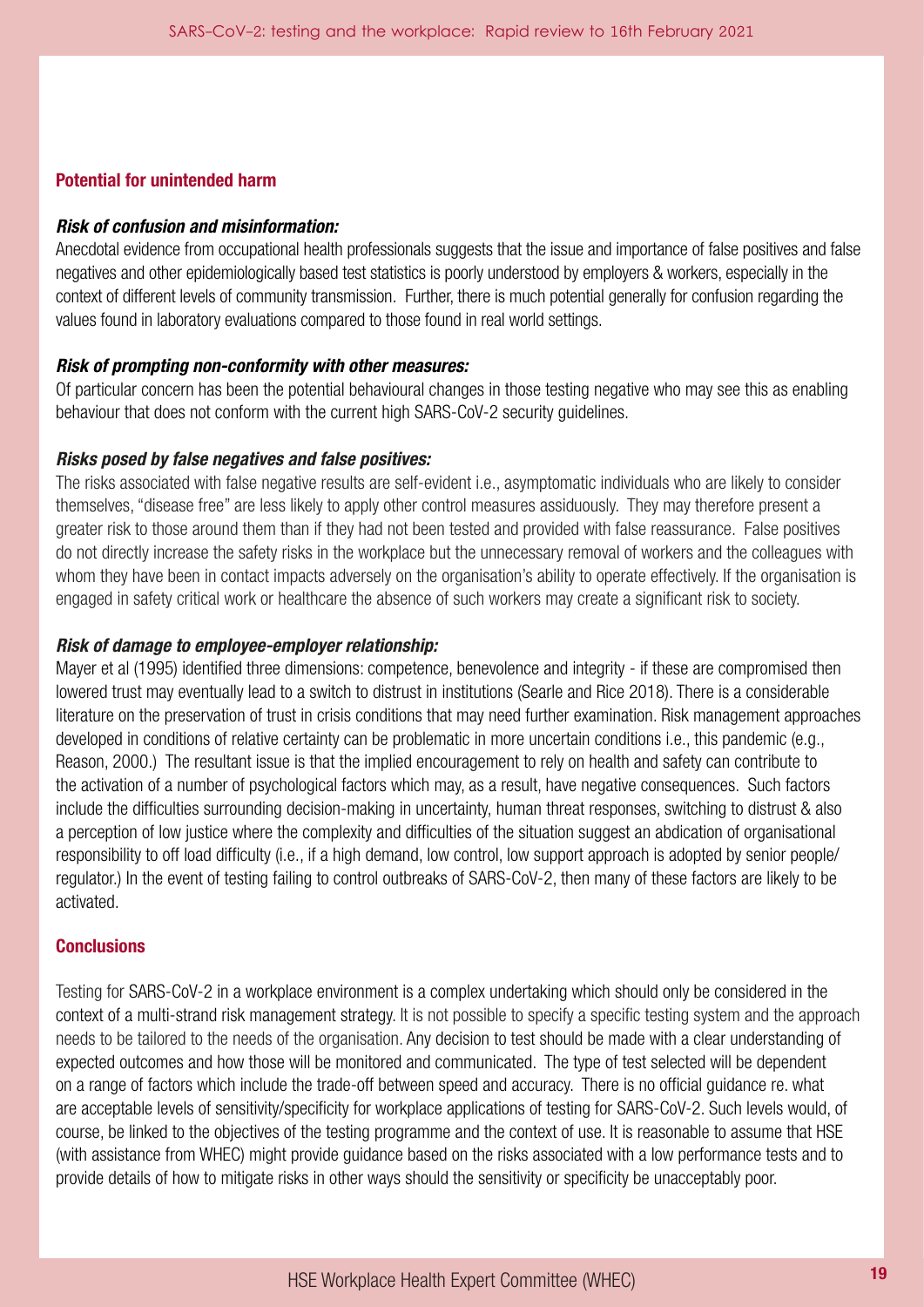paper and the dangers of unintended, negative consequences highlighted. These issues do not currently appear to be well understood by very many in society, including policy makers and some specialists advising them. There is therefore an urgent requirement to undertake an education programme to promote better understanding. The behavioural impacts of introducing testing for SARS-CoV-2 as a workplace intervention have been discussed in this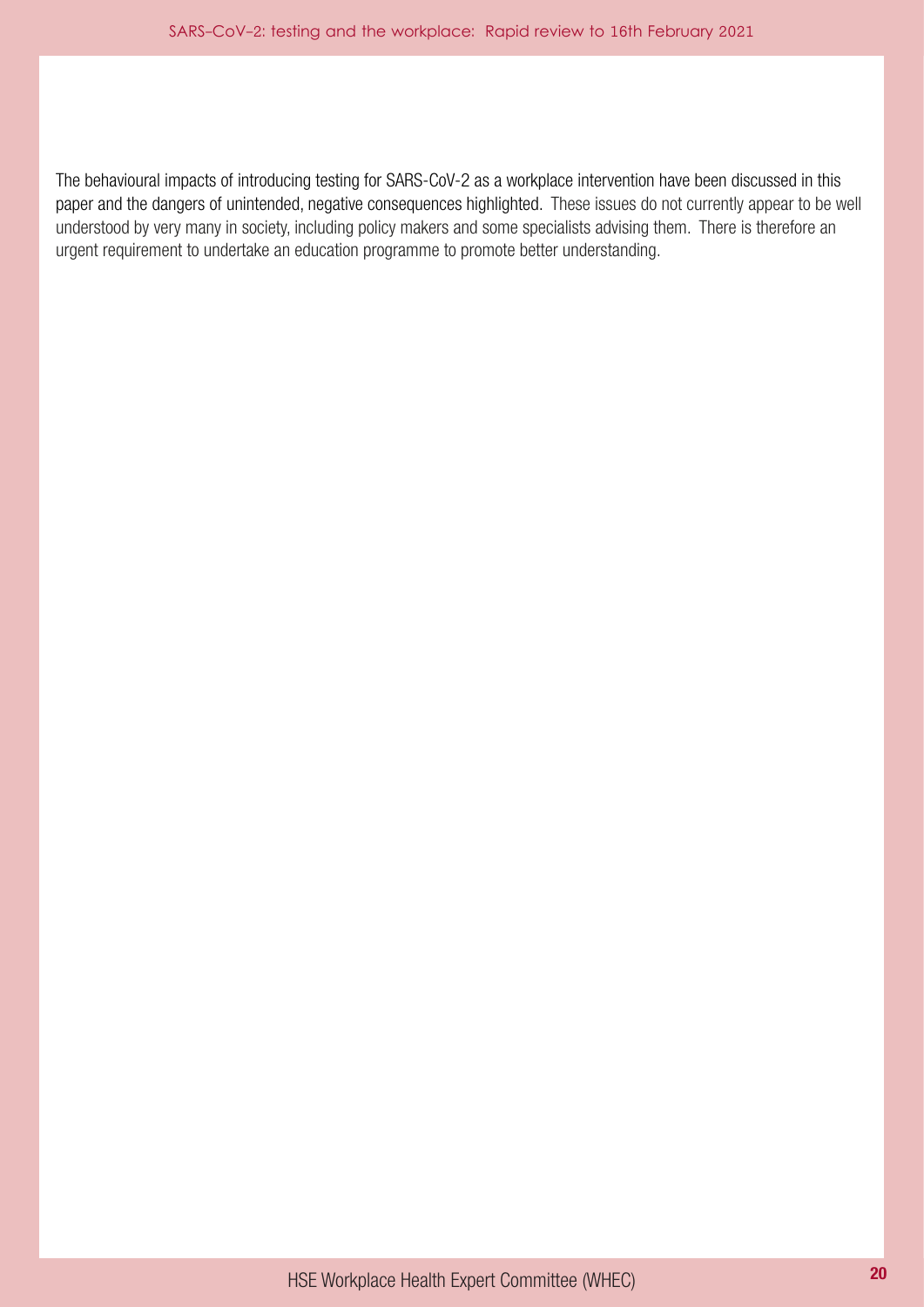## Appendix

# IGLOO model applied to intervention prototyping (design) stage – a thought experiment based on a false negative test result<sup>1</sup>.

It appears that none of the various forms of testing (as outlined in this paper) give us both an accurate and a timely insight into whether any negative test outcome informs us about transmissibility risk (Rapid feedback LFTs maybe timely but have nearly 50% false negative (I understand) and the others maybe accurate but take 48 hours to deliver any result – (so someone can become a transmission risk between having a test and receiving a negative test result, as they can became infected in the interim).

 transmissibility risk. The potential harms from this high uncertainty coupled with a testing protocol that people are likely This means that we cannot claim that someone having a negative test result is a certain enough indicator of low to assume is a 'normal' type of risk management approach is that the hazard is not controlled, but people act as if it is controlled. This 'attribute substitution' thereby increases the risk of outbreak and the associated harms (to health and trust).

The table below draws on behavioural science insights (Van Bavel et al forthcoming) and uses the IGLOO model to outline for each different level the cognition/bias issues, behavioural consequences and impact on trust<sup>2</sup> from highly probable false negative test result and how these heuristic decision-making mechanisms can lead to harm. It also references the literature on preservation of trust as potential mitigation.

<sup>1</sup> Positive test maybe an individual/group level financial risk – and this may make the likelihood of a false negative test greater - but this issue is not the focus of this table

<sup>2</sup> Factors relevant to institutional trust: competence, benevolence, integrity (Mayer et al 1995). Lowered trust if any of these compromised – and switch to distrust particular risk if benevolence -> malevolence (Searle forthcoming and Searle and Rice 2018). Factors relevant to interpersonal trust meta-cognitions - Warmth and competence (Fiske et al 2006) – metacognition about managers competence will be compromised by likely outcomes

<sup>3</sup> Moral disengagement key risk in conditions of uncertainty (Searle and Rice 2018) on badly manged change and insider threat) both manifests as a consequence of switch to distrust and as a compounding factors for the spread of distrust. Moral disengagement manifests in (1) Justifying behaviour such as Moral justifications, Euphemistic descriptions and Advantageous comparison (2) **Minimizing role in causing harm** such as Displacement of responsibility and Diffusion of responsibility (3) Making other people deserving of wrongdoing such as Dehumanisation and Victim blaming.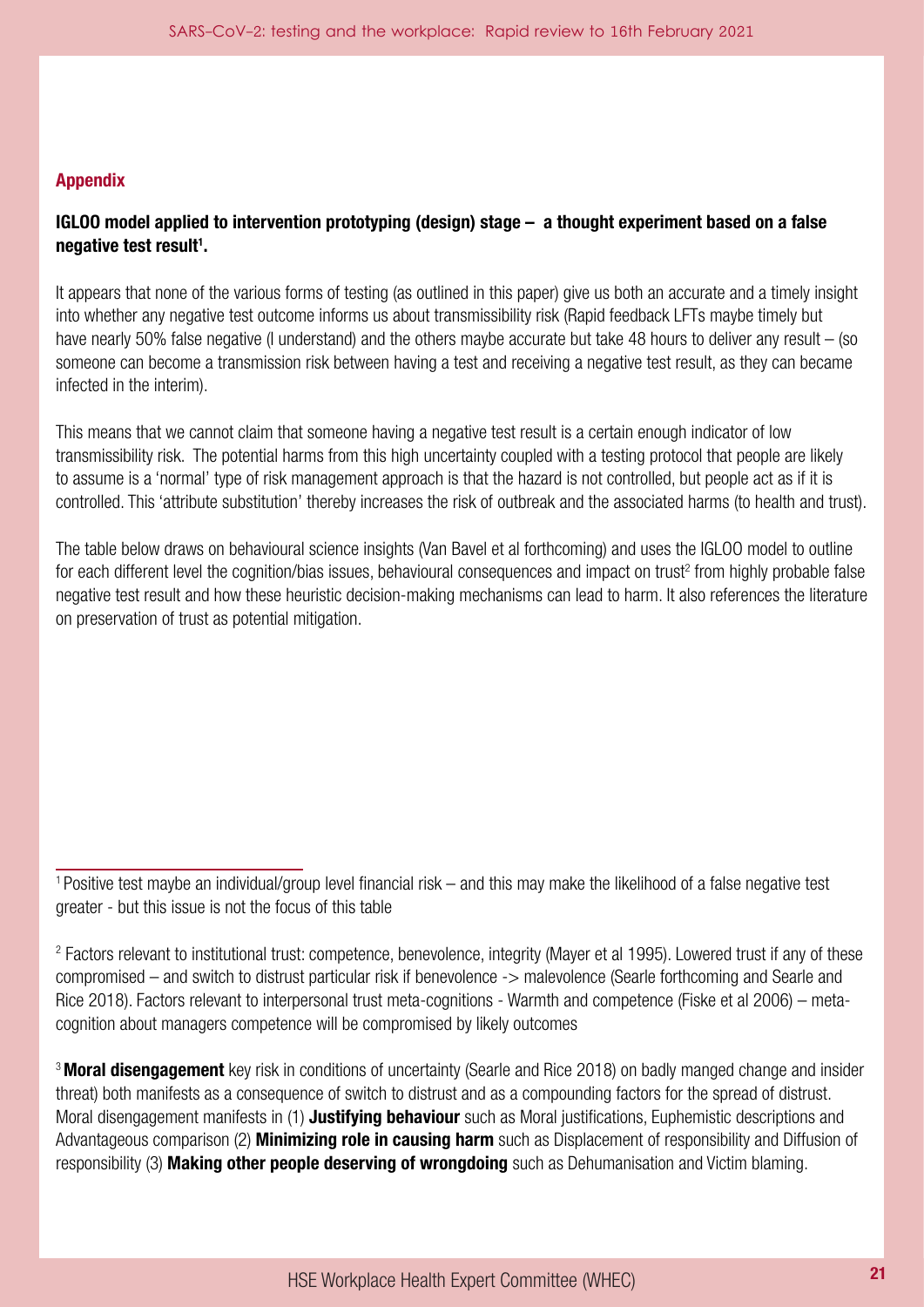|                              | <b>Decision-making</b>                     | <b>Potential behaviour</b>                 | <b>Possible harms</b>                                    | <b>Possible mitigation</b>         |
|------------------------------|--------------------------------------------|--------------------------------------------|----------------------------------------------------------|------------------------------------|
| <b>Individual</b>            | <b>issues</b>                              | To take more individual                    | Increases transmissibility risk both                     | This content covers all            |
|                              | Negative test result<br>assumed as a long- | transmissibility risk across contexts.     | in work and outside work. Outbreaks                      | levels in the IGLOO model.         |
|                              | term categorisation                        | If later tests different not take any      | damage                                                   |                                    |
|                              | (confirmation bias).                       | test result seriously.                     | sense of informational justice and                       | Careful and close                  |
|                              | Consent issues                             |                                            | competence of workplace -> lowered                       | monitoring and course              |
|                              |                                            |                                            | trust (Colquitt&Rodell, 2011).                           | correction $-$ e.g., of care       |
|                              |                                            |                                            | Equity adjustments for workplace                         | homes                              |
|                              |                                            |                                            | harm.                                                    |                                    |
| Group (team/                 | Negative test subject                      | To act as if everyone in close groups      | Increases transmissibility risk                          | The importance of well-            |
| family/<br>friends)          | to confirmatory bias                       | is always negative, regardless of later    | -> outbreaks lead to breach of                           | managed psychosocial               |
|                              | as less likely to see                      | test outcome.                              | Informational justice -> may                             | hazards in the workplace           |
|                              | members of an                              |                                            | contribute to 'switch to distrust'                       | using the HSE managerial           |
|                              | in-group as a risk to                      |                                            | (Searle and Rice, 2018)                                  | standards as stress                |
|                              | health (in-group bias),                    |                                            |                                                          | is implicated in the               |
|                              | Cruwys et al, 2021 -                       |                                            |                                                          | likelihood of lack of              |
|                              | preprint).                                 |                                            |                                                          | attention to compliance            |
| Leader/                      | Attribute Substitution                     | To act as if testing is a necessary and    | Increases transmissibility ->                            | with risk management               |
| <b>Manager</b>               | in understanding of                        | effective route for elimination in the     | workplace outbreaks evidenced ->                         | requirements.                      |
|                              | risk management                            | required risk management protocols         | Reduces interpersonal trust in                           |                                    |
|                              | (Kahnemann &                               | -> deflection from complexity of           | managers and by managers.                                | There is considerable              |
|                              | Fredrickson, 2002)                         | addressing transmission risk in the        | Increases managers stress and                            | literature on preserving           |
|                              |                                            | workplace.                                 | reduces quality of their decision                        | trust in disruption                |
|                              |                                            |                                            | making -> moral injury in managers                       | (Gustafson 2020, Gillespie<br>2020 |
| <b>Organisation</b>          | Systemic Attribute                         | To invest in testing as the route          | (Roycroft et al, 2020)<br>Increases transmissibility due |                                    |
|                              | Substitution                               | for elimination in the required risk       | to deflected attention from risk                         | There is also a                    |
|                              |                                            | management protocols -> deflection         | management                                               | literature on the                  |
|                              |                                            | from complexity of addressing              | -> outbreaks and increased absence                       | need for transparent               |
|                              |                                            | transmission risk in the workplace.        | etc. from work.                                          | communication about the            |
|                              |                                            | Moral disengagement from fact <sup>3</sup> | 'Switch to distrust' as organisation                     | complexity in decision-            |
|                              |                                            | of mortality/ morbidity impact of          | intentions are assumed to be at best                     | making with all involved           |
|                              |                                            | increased transmission/outbreak.           | incompetent and at worst malevolent                      | (Jordan 2013). Key to this         |
|                              |                                            | manifesting in tendency to blame           | (ie using testing to stay open rather                    | will be the need to answer         |
|                              |                                            | individuals for any evidenced              | than caring for people's health).                        | the question $-$ why is the        |
|                              |                                            | outbreak. (Fida et al 2018, van Beval      | High cost for low benefit at best -                      | workplace open if testing          |
|                              |                                            | et al forthcoming, Searle and Rice         | likely harmful.                                          | doesn't really help with           |
|                              |                                            | 2018, Searle forthcoming)                  |                                                          | most transmission risk?            |
| <b>Operating</b><br>context/ | Systemic Attribute                         | To accept and advocate for testing as      | Increases transmissibility due                           | There is also info on              |
|                              | Substitution                               | a key part of risk management.             | to deflected attention from risk                         | strategic communications           |
| <b>Society</b>               |                                            | Moral disengagement from fact              | management -> workplace outbreaks                        | requirements for this              |
|                              |                                            | of mortality/ morbidity impact of          | and increased work-related mortality                     | (Martella et al, 2021)             |
|                              |                                            | increased transmission/outbreak            | and morbidity.                                           |                                    |
|                              |                                            | manifesting in tendency to blame           | Societal level 'switch to distrust'                      |                                    |
|                              |                                            | individuals for any evidenced              | including broad assumptions of                           |                                    |
|                              |                                            | outbreak. Fida et al 2018, van Beval       | malevolence - on-going negative                          |                                    |
|                              |                                            | et al forthcoming, Searle and Rice         | impact on the capacity to manage the                     |                                    |
|                              |                                            | 2018, Searle forthcoming)                  | overall society level transmission risk.                 |                                    |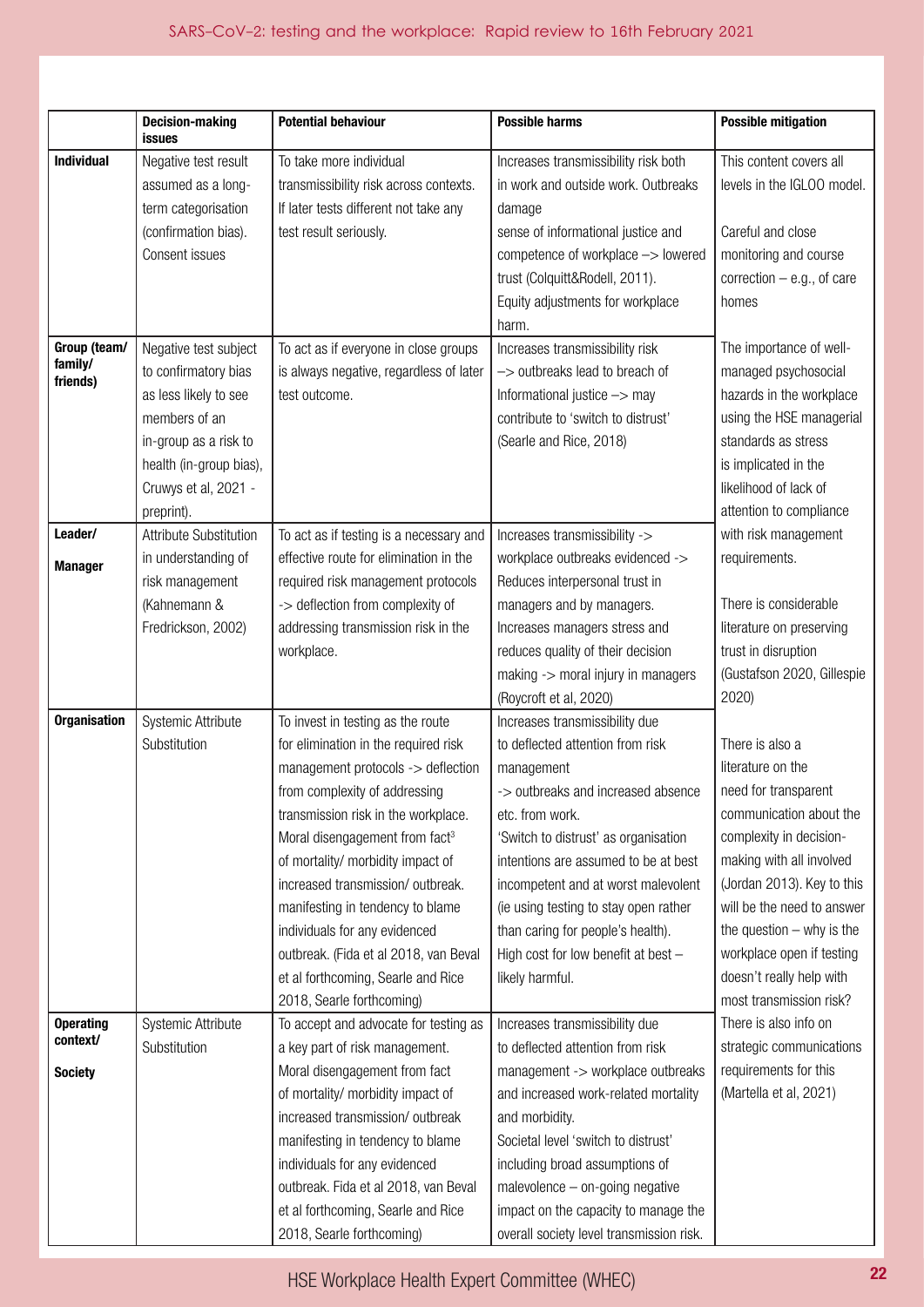#### **References**

 Asanati, Majeed & Molokhia, 2021. Health and work during COVID-19. *Commentary.* Royal College of Physicians of London. 2021https://70b706f2.flowpaper.com/CommentaryJanuary2021/#page=16

BMJ (2021) Covid-19 INNOVA testing in schools: don't just test, evaluate [https://blogs.bmj.com/bmj/2021/01/12/covid-](https://blogs.bmj.com/bmj/2021/01/12/covid-19-innova-testing-in-schools-dont-just-test-evaluate/)[19-innova-testing-in-schools-dont-just-test-evaluate/](https://blogs.bmj.com/bmj/2021/01/12/covid-19-innova-testing-in-schools-dont-just-test-evaluate/) 

British Medical Association (2020) https://www.bma.org.uk/media/2768/bma-covid-19-risk-assessment-tool-july2020.pdf

Buitrago-Garcia D, Egli-Gany D, Counotte MJ, Hossmann S, Imeri H, Ipekci AM, et al. (2020) Occurrence and transmission potential of asymptomatic and presymptomatic SARS-CoV-2 infections: A living systematic review and meta-analysis. *PLoS Med* 17(9): e1003346.<https://doi.org/10.1371/journal.pmed.1003346>

 Theoretical Perspectives. *[Academy of Management Journal](https://journals.aom.org/journal/amj)* [54\(6\)](file:///C:/Users/shared/Desktop/WHEC%20report%20Rapid%20Covid%20Testing/ 54(6)) <https://doi.org/10.5465/amj.2007.0572> [Colquitt](https://journals.aom.org/doi/abs/10.5465/amj.2007.0572), J A and Rodell J B (2012) Justice, Trust, and Trustworthiness: A Longitudinal Analysis Integrating Three

Cruwys et al (Preprint 2021) Perceived SARS-COV-2 -19 risk is attenuated by ingroup trust: Evidence from three empirical studies. *TB & Outbreaks Week*, 2021=02-02 p221

Dept Health and Social Care (2021) [https://www.gov.uk/government/publications/react-1-study-of-coronavirus](https://www.gov.uk/government/publications/react-1-study-of-coronavirus-transmission-january-2021-final-results/react-1-real-time-assessment-of-community-transmission-of-coronavirus-covid-19-in-january-2021)[transmission-january-2021-fnal-results/react-1-real-time-assessment-of-community-transmission-of-coronavirus-covid-](https://www.gov.uk/government/publications/react-1-study-of-coronavirus-transmission-january-2021-final-results/react-1-real-time-assessment-of-community-transmission-of-coronavirus-covid-19-in-january-2021)[19-in-january-2021](https://www.gov.uk/government/publications/react-1-study-of-coronavirus-transmission-january-2021-final-results/react-1-real-time-assessment-of-community-transmission-of-coronavirus-covid-19-in-january-2021)

Fida, R., Tramontano, C., Paciello, M., Guglielmetti, C., Gilardi, S., Probst, T. M., & Barbaranelli, C. (2018). 'First, Do No Harm': The Role of Negative Emotions and Moral Disengagement in Understanding the Relationship Between Workplace Aggression and Misbehavior. *Frontiers in Psychology,* 9(671), 1-17. doi:10.3389/fpsyg.2018.00671

Fiske, S.T., Cuddy, A.J. and Glick, P. (2007) Universal dimensions of social cognition: warmth and competence. *Trends in Cognitive Science*. 11(2) 77-83.

Gillespie, N. A., et al. (2020). Preserving employee trust during crisis. Behavioral Science & Policy. Retrieved from https:// behavioralpolicy. org/journal\_issue/covid-19/

HM Government (2021a) https://assets.publishing.service.gov.uk/government/uploads/system/uploads/attachment\_data/ file/950192/Care Home Testing Guidance England v06-01 3.pdf

HM Government (2021b) [https://www.gov.uk/government/publications/coronavirus-covid-19-asymptomatic-testing-in](https://www.gov.uk/government/publications/coronavirus-covid-19-asymptomatic-testing-in-schools-and-colleges/coronavirus-covid-19-asymptomatic-testing-in-schools-and-colleges)[schools-and-colleges/coronavirus-covid-19-asymptomatic-testing-in-schools-and-colleges](https://www.gov.uk/government/publications/coronavirus-covid-19-asymptomatic-testing-in-schools-and-colleges/coronavirus-covid-19-asymptomatic-testing-in-schools-and-colleges)

HSE (2019) Management and operation of microbiological containment laboratories [https://www.hse.gov.uk/biosafety/](https://www.hse.gov.uk/biosafety/management-containment-labs.pdf) [management-containment-labs.pdf](https://www.hse.gov.uk/biosafety/management-containment-labs.pdf)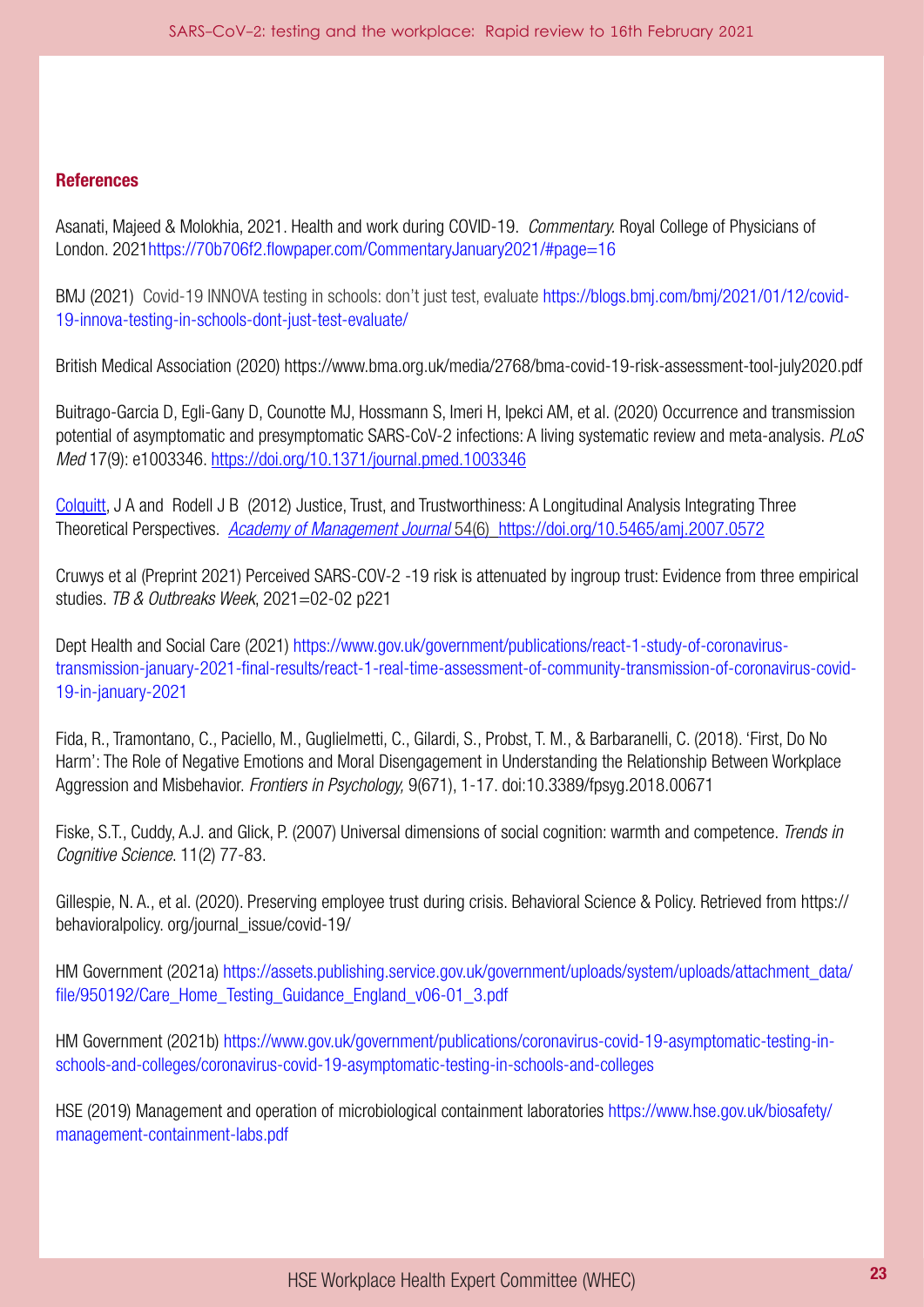HSE Workplace Health Expert Committee (2020) Evaluating interventions in work-related ill health and disease https:// webcommunities.hse.gov.uk/connect.ti/WHEC/view?objectId=703109

Gustafsson, S, et al. (2020). "Preserving organizational trust during disruption." *Organization Studies*: [https://doi.](https://doi.org/10.1177%2F0170840620912705) [org/10.1177/0170840620912705](https://doi.org/10.1177%2F0170840620912705)

Liverpool University, (2020) https://www.liverpool.ac.uk/media/livacuk/coronavirus/ Liverpool,Community,Testing,Pilot,Interim,Evaluation.pdf

Jordan, J, et al. (2013). "Someone to Look Up To: Executive-Follower Ethical Reasoning and Perceptions of Ethical Leadership." *Journal of Management* 39(3): 660-683.

Kahneman, D and Frederick, S (2002) Representativeness revisited: attribute substitution in intuitive judgement. In Glovich et al (eds) *Heuristics and Biases: The psychology of intuitive judgement*. Cambridge: CUP

Kinderman, Murden and Scott (2016): [https://www.bps.org.uk/sites/www.bps.org.uk/fles/Policy/Policy%20-%20Files/](https://www.bps.org.uk/sites/www.bps.org.uk/files/Policy/Policy%20-%20Files/Changing%20Behaviour%20-%20Making%20Better%20Decisions.pdf) [Changing%20Behaviour%20-%20Making%20Better%20Decisions.pdf](https://www.bps.org.uk/sites/www.bps.org.uk/files/Policy/Policy%20-%20Files/Changing%20Behaviour%20-%20Making%20Better%20Decisions.pdf) 

Martella et al (2021). Motivating voluntary compliance to behavioural restrictions: Self-determination theory–based checklist of principles for COVID-19 and other emergency communications. *European Review of Social Psychology.* DOI: 10.1080/10463283.2020.1857082

Mayer et al (1995) An Integrative Model of Organizational Trust. *The Academy of Management Review.* 20(3): 709-734.

Michie S, van Stralen MM , West R (2011) The behaviour change wheel: a new method for characterising and designing behaviour change interventions*. Implement Sci* [doi:10.1186/1748-5908-6-42](http://dx.doi.org/10.1186/1748-5908-6-42)

 Micocci,M Gordon AL , Allen, AJ , Hicks, T Kierkegaard, P McLister, A Walne, S Buckle, P on behalf of the CONDOR study team, (2021) COVID-19 testing in English care homes and implications for staff and residents, *Age and Ageing*, 2021. afab015,<https://doi.org/10.1093/ageing/afab015>

 Mina et al (2020) Rethinking Covid-19 Test Sensitivity — A Strategy for Containment *N Engl J Med* 2020; 383:e120 DOI: 10.1056/NEJMp2025631

Nielsen K, Yarker J, Munir F, Bültmann U. IGLOO: An integrated framework for sustainable return to work in workers with common mental disorders. *Work & Stress*. 2018;32(4):400-417.

Public Health England (2020a) https://assets.publishing.service.gov.uk/government/uploads/system/uploads/attachment\_ data/file/926410/Understanding Cycle\_Threshold Ct in SARS-CoV-2 RT-PCR .pdf

Public Health England (2020b) https://www.ox.ac.uk/sites/fles/oxford/media\_wysiwyg/UK%20evaluation\_PHE%20 Porton%20Down%20%20University%20of%20Oxford\_fnal.pdfref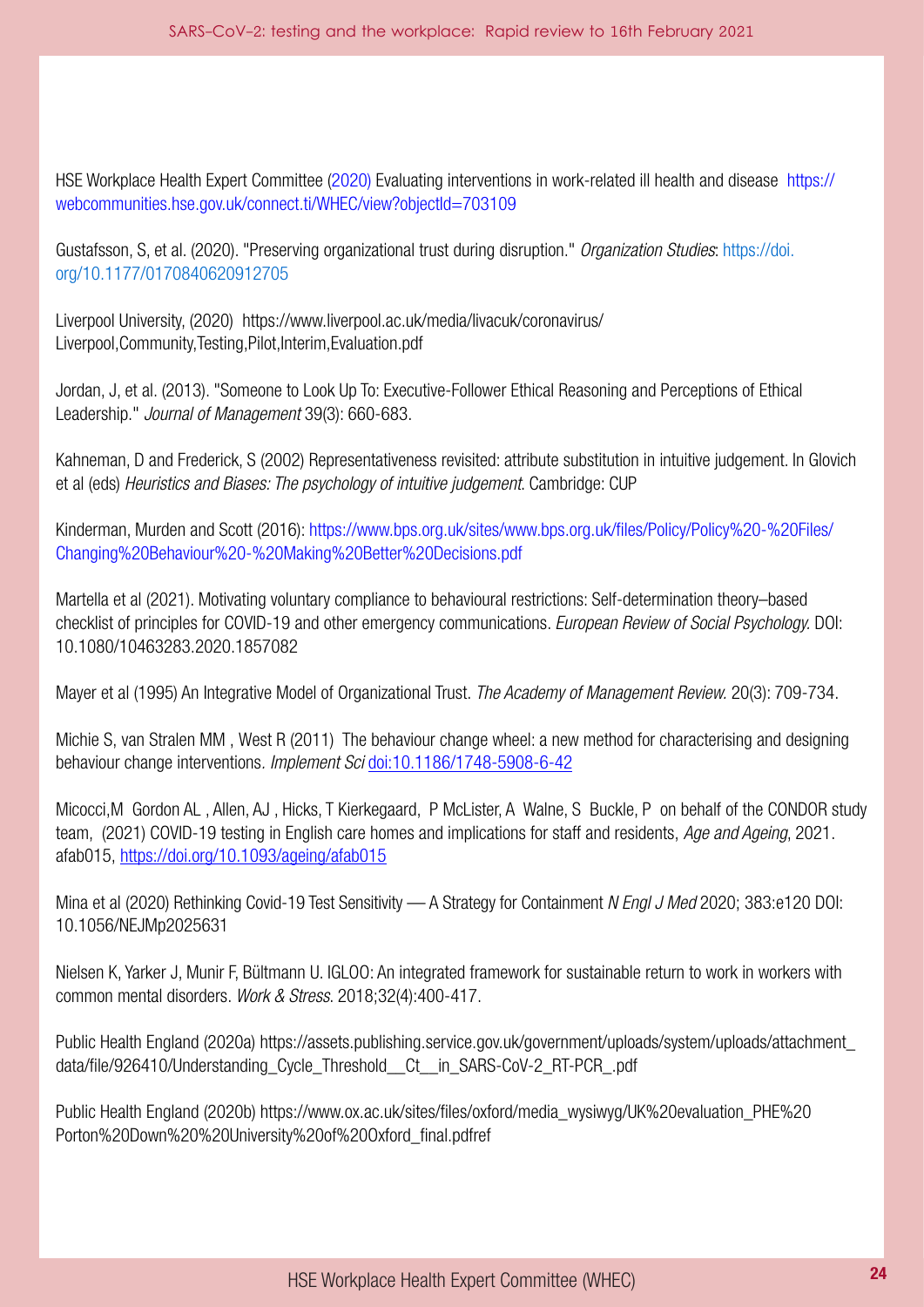Public Health England (2020c) [https://assets.publishing.service.gov.uk/government/uploads/system/uploads/attachment\\_](https://assets.publishing.service.gov.uk/government/uploads/system/uploads/attachment_data/file/945978/S0921_Factors_contributing_to_risk_of_SARS_18122020.pdf) data/file/945978/S0921 Factors\_contributing\_to\_risk\_of\_SARS\_18122020.pdf

PHE Porton Down and University of Oxford (2020) https://www.ox.ac.uk/sites/files/oxford/media\_wysiwyg/UK%20 evaluation\_PHE%20Porton%20Down%20%20University%20of%20Oxford\_final.pdf

Reason J. (2000) Human error: models and management. *BMJ*. 2000;320:768–70. doi: 10.1136/bmj.320.7237.768

 lockdown in England. https://doi.org/10.1101/2021.01.20.21250158 Riley S et al, ( 2020) REACT-1 round 8 interim report: SARS-CoV-2 prevalence during the initial stages of the third national

Roycroft et al (2020) (editorial) Limiting moral injury in health professionals during the COVID-19 pandemic. *Occupational Medicine* 70:312–314.

Searle, R. H. (forthcoming). Counterproductive Work Behaviours. In J. Peiró (Ed.), *Oxford Encyclopedia of Industrial and Organizational Psychology*. Oxford Oxford University Press.

Searle, R. H., & Rice, C. (2018). *Assessing and mitigating the impact of organisational change on counterproductive work behaviour: An operational (dis)trust based framework.* Retrieved from Centre for Research and Evidence on Security Threats (CREST): [www.crestresearch.ac.uk/cwb](https://na01.safelinks.protection.outlook.com/?url=http%3A%2F%2Fwww.crestresearch.ac.uk%2Fcwb&data=04%7C01%7C%7C6375257cf7464c4939f608d8c7662b2a%7C84df9e7fe9f640afb435aaaaaaaaaaaa%7C1%7C0%7C637478589130583353%7CUnknown%7CTWFpbGZsb3d8eyJWIjoiMC4wLjAwMDAiLCJQIjoiV2luMzIiLCJBTiI6Ik1haWwiLCJXVCI6Mn0%3D%7C1000&sdata=xECH6pEDNOQuPvSDzamNPoFdPOwcc9OVjCBrHS7Kfoo%3D&reserved=0) 

Tversky, A and Kahneman, D (1974) Judgment under Uncertainty: Heuristics and Biases. *Science* 27 Sep Vol. 185, Issue 4157, pp. 1124-1131. DOI: 10.1126/science.185.4157.1124

 Van Bavel, J J, Baicker, K, Boggio, P S, Capraro, V, Cichocka, A et al (in print) Using social and behavioural science to support COVID-19 pandemic response *Nature Human Behavior*.

Wilson, JMG, Jungner, G. Principles and Practice of Screening for Disease, World Health Organization, 1968.

Wilde, J (2016) The Social Psychology of Organizations Diagnosing Toxicity and Intervening in the Workplace Routledge ISBN 9781138823235

Wise, J (2020) Covid-19: Safety of lateral flow tests questioned after they are found to miss half of cases https://www.bmj. [com/content/371/bmj.m4744](https://www.bmj.com/content/371/bmj.m4744)